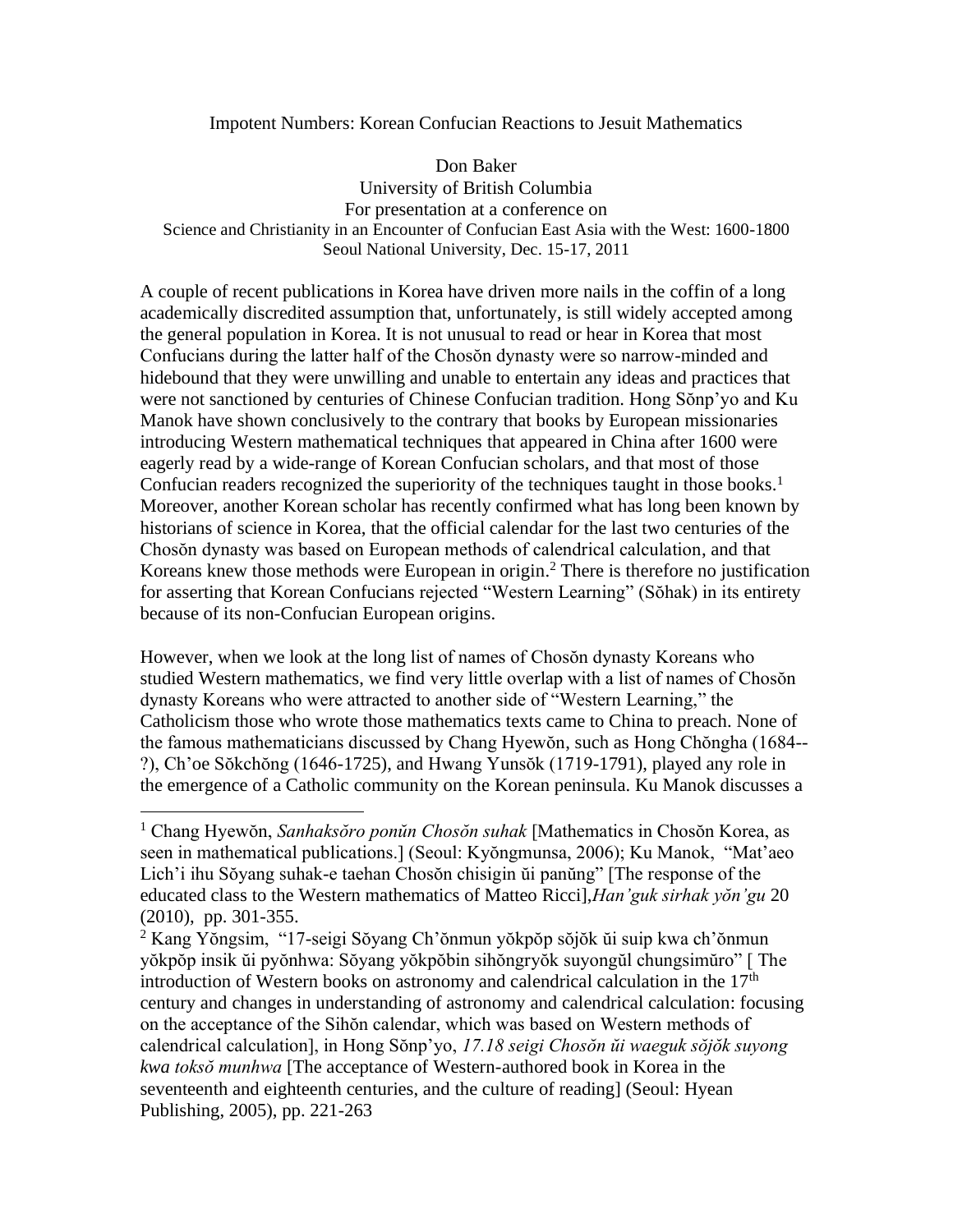broader group, including those who were not primarily mathematicians but included mathematics among the many subjects they included in their Confucian scholarship. A few of those Ku discusses, such as Yi Pyŏk (1754-17860, Chŏng Yakchŏn (1758-1816), Chŏng Yakchong (1762-1836), Yi Sŭnghun (1756-1801), Yi Sŭnghun (1756-1801) and Yi Kahwan (1742-1801), are associated with the founding of a Korean Catholic Church. However, most of those Ku discusses, such as Hong Daeyong (1731-1783), Pak Chiwŏn (1737-1805), Sŏ Hosu (1736-1799) and Hong Yanghae (?—1778) ), stuck with mathematics only and were not the least bit interested in the religious beliefs of the Jesuit mathematicians in China.

At first glance, this is somewhat puzzling, since recent scholarship published on the other side of the Pacific Ocean, in North America, has confirmed what both academics and the general public have long known, that the Jesuit missionaries who traveled to China in the  $17<sup>th</sup>$  and  $18<sup>th</sup>$  centuries and wrote books introducing Western science, technology, and philosophy to the Confucian world did so for one reason and one reason only---to convert Confucians to Christianity.<sup>3</sup> Both Florence Hsia and Liam Brockey draw solely on European-language sources, so they don't have much to say about how people in China, Korea, and Japan responded to the Jesuit missionary drive. However, they both make clear, from their reading of what Jesuits themselves were saying about their reasons for traveling to East Asia, that mathematics, science, and technology were nothing more than tools to be utilized in their proselytizing project.

Hsia highlights the Jesuit subordination of mathematics to religion in some of the subheadings in her chapters. Sub-headings such as "the missionary mathematician" (p. 21), "the mathematician as saint" (p. 26), "the mathematician as martyr" (p. 30) and "mathematical magic" (p. 45) are used to draw her readers' attention to the relationship the Jesuits themselves saw between their mathematical skills and their proselytizing goals. She also points out, however, that the vast majority of Jesuits missionaries in late Ming and Qing China focused almost exclusively on either converting Chinese to Catholicism or ministering to those already converted. "As for the more than four hundred individuals who bore the burden of the old Society's evangelical efforts in the Middle Kingdom…only a bare handful—perhaps fifteen in all—ever held positions in the imperial Astronomical Bureau." She notes that a few more may have spent some of the time "casting astronomical instruments, surveying landscapes, or rendering texts in natural philosophy, pure and mixed mathematics, and medicine," but they still didn't amount to more than 20% of the total number of those who toiled in the Jesuits' China mission.<sup>4</sup>

Brockey provides an even more persuasive depiction of the Jesuit missionaries as more concerned with matters of faith than of mathematics or science. He shows in his survey of

<sup>3</sup> Florence C. Hsia, *Sojourners in a Strange Land: Jesuits and their Scientific Missions in Late Imperial China* (Chicago: University of Chicago Press, 2009); Brockey, Liam Matthew, *Journey to the East: The Jesuit Mission to China, 1579-1724* (Cambridge, MA: Harvard University Press, 2007).

 $<sup>4</sup>$  Hsia, p. 5</sup>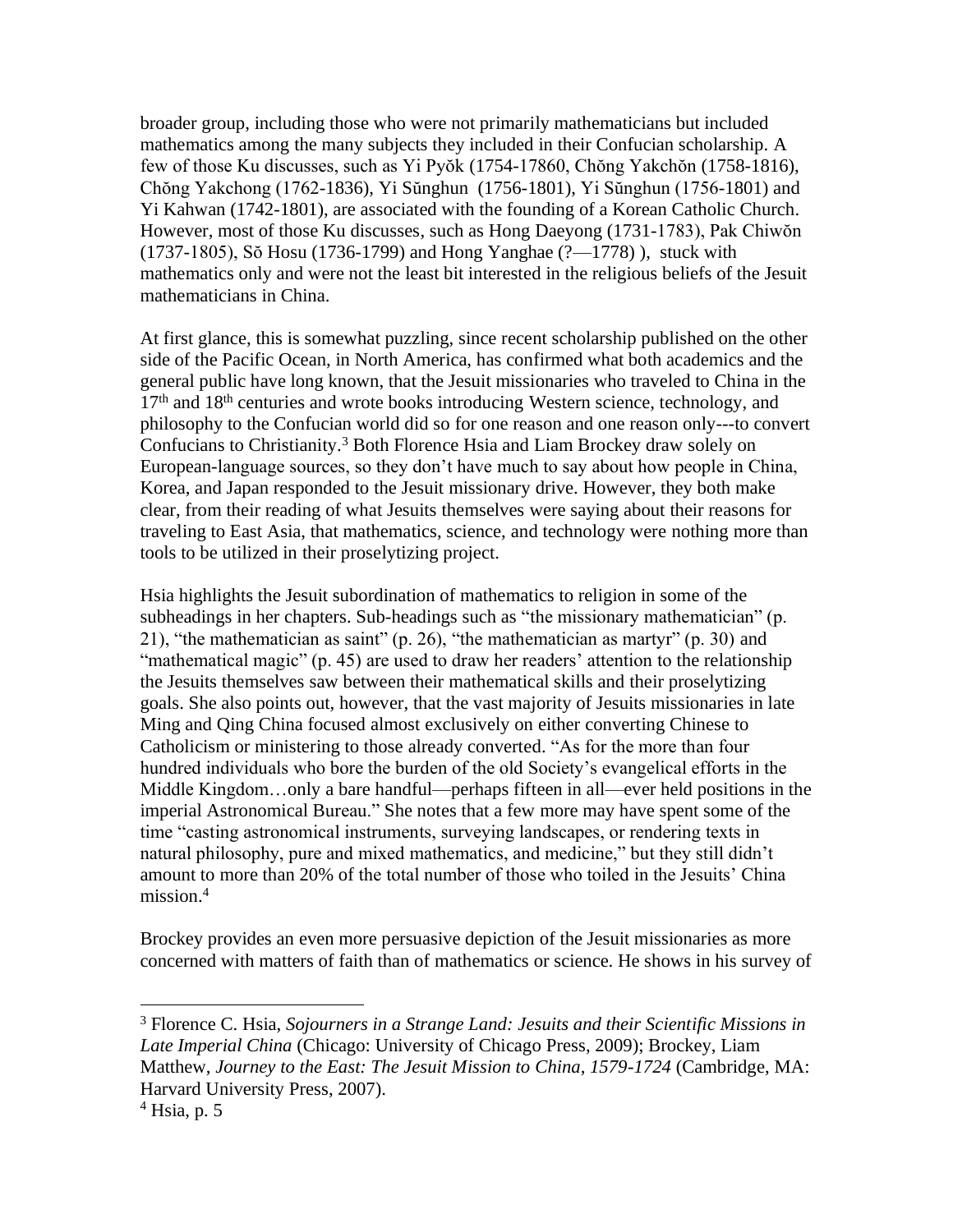Jesuits activities in China in the  $17<sup>th</sup>$  and  $18<sup>th</sup>$  centuries that most of those missionaries were more interesting in the ritual life of their flock than in the mathematics they used. And he also points out that most Chinese Christians shared their priests' emphasis on religion over secular knowledge. "The vast majority of Chinese Christians had little interest in the Western science and technology that the missionaries used to win friendships among the educated elite."<sup>5</sup> He also notes that the elite of China were able to separate Jesuit mathematics and science, which was acceptable, from Jesuit religious beliefs and practices, which were not. That became especially clear in the persecutions that broke out occasionally over the course of the  $18<sup>th</sup>$  century, when the Jesuits working as astronomers and mathematicians for the court in Beijing were allowed to stay in China even though they fellow Jesuits were expelled from the country.<sup>6</sup>

Koreans, also, were able to separate Jesuit religion and Jesuit mathematics and science. Very few of the small number of Koreans who were Roman Catholics from 1784, the year the Korean Catholic Church was born, to the end of the 19<sup>th</sup> century were particularly interested in Jesuit writings on mathematics and natural philosophy. Moreover, as we have already noted, government officials in Korea were also able to separate Jesuit approaches to the natural world from Jesuit approaches to the supernatural realm, though in their case, they showed a much more positive reaction to Western mathematics and technology than they did to Catholic doctrines and ritual. Not only were they willing to use Western mathematical techniques for calendrical calculation, in the late  $18<sup>th</sup>$  century they also used Western technology, such as pulleys and cranes, to construct the walls for what was supposed to be the new capital of Korea in Hwasŏng, present-day Suwŏn. However, at the same time, they persecuted Catholics who insisted on following Catholic rather than Confucian ritual procedures.<sup>7</sup>

### Jesuit Mathematics and the Origins of the Korean Catholic Church

The Jesuit use of mathematics to entice Confucians into the Catholic Church was not a complete failure in Korea. Some of the founders of the Korean Catholic community were originally drawn to Jesuit publications because of their curiosity about the mathematics and science they taught. However, those who became and remained devout Catholics generally lost interest in mathematics and instead focused their attention on devotional and doctrinal writings, while those who remained interested in Western mathematics and science tended to distance themselves from Catholicism, especially when it became an object of server government persecution.

For example, Yi Sŭnghun, the first baptized Catholic in Korea that we know of, was able to travel to Beijing in 1873 when his father was appointed to a diplomatic mission to that Chinese capital. Before he left Korea, his friend Yi Pyŏk suggested that he stop by a Catholic Church in Beijing. "The Western missionaries will certainly be pleased to see

<sup>5</sup> Brockey, p. 216.

<sup>6</sup> Brockey, pp. 198-200.

<sup>7</sup> Peter H. Lee, ed., *Sourcebook of Korean Civilization* (New York: Columbia University Press, 1996), pp. 104-106, 109-159.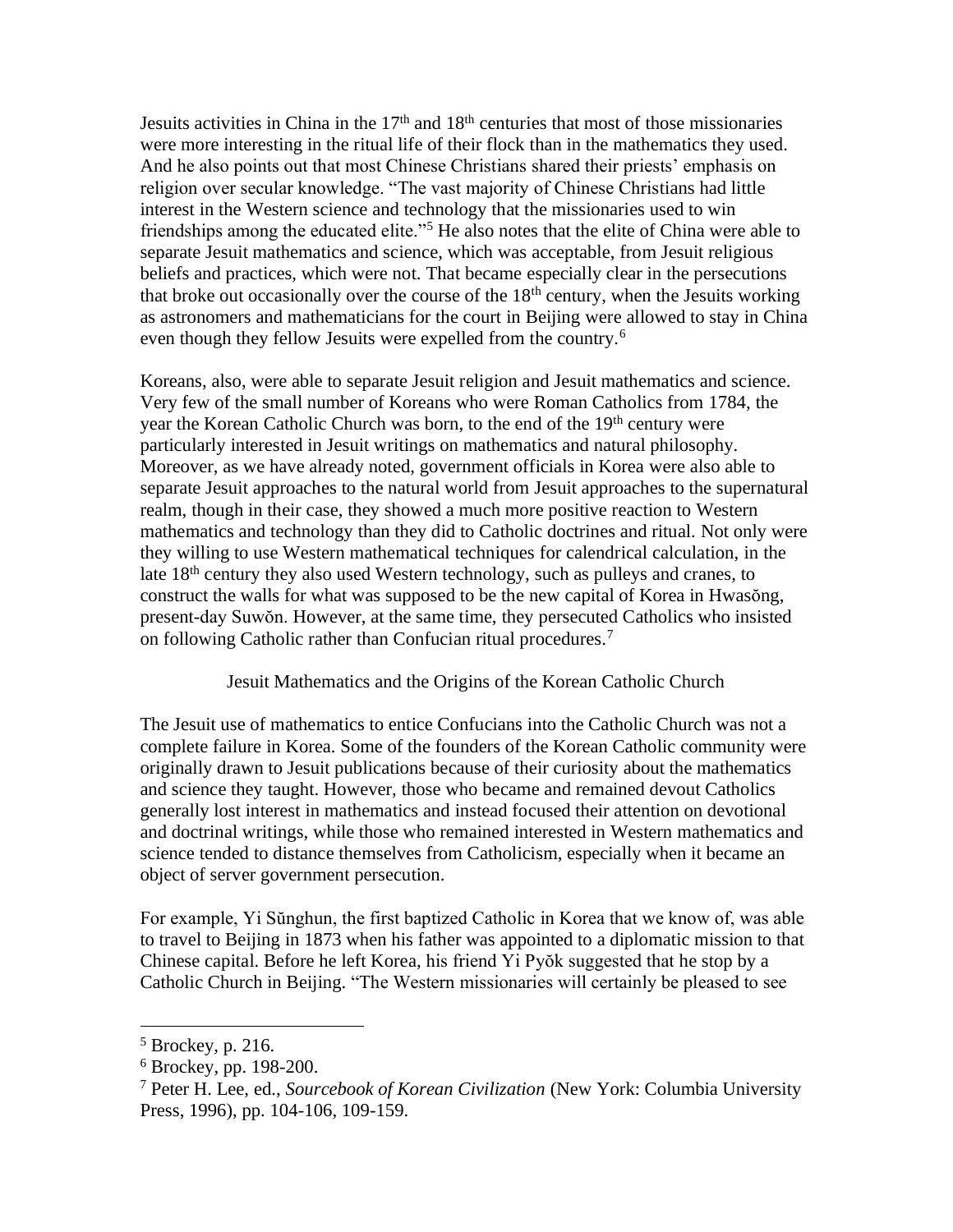and will treat you well. Then you will be able to get a lot of interesting and enjoyable things from them. You must not come back empty handed."<sup>8</sup> Yi followed his friend's suggestion and sought out the European priests in Beijing.<sup>9</sup> He confessed later that he had originally approached them out of a desire to learn more about Western mathematics.<sup>10</sup> However, he said, he came to realize, from readings the books those priests gave him, that Catholicism was a "sacred teaching." Yi was baptized, taking the Catholic name Peter, and, after he returned to Korea in early 1784, became the primary organizer of a Korea's first Catholic community. <sup>11</sup> For the rest of his life, until he was executed in 1801 for his Catholic activities, he oscillated between acting as an ardent Catholic and hiding his faith to avoid persecution. However, he never became known for any particular expertise or even interest in Western mathematics, science, or technology. He is known only for his involvement with the Catholic religion in Korea.

When he was baptized in Beijing, the priests there gave him copies of Ricci's catechism, the Tianzhu shiyi [The True Meaning of the Lord of Heaven], along with two works on Western mathematics books. One was the Jihe yuanben [Elements of Geometry]- and the other was the Yuzhi Shuli jingyun [Imperially Commissioned Collected Basic Principles of Mathematics].<sup>12</sup> Shortly after he returned from Beijing, Yi Sŭnghun met with Yi Pyŏk and shared with him some of the books he acquired there. Yi Pyŏk, in turn, shared those

<sup>10</sup> See Yi's letter to the Catholic priests in Beijing, written in 1789. "Yi Sunghun kwangye" woegugŏ sŏhan charyo" [Letters in a foreign language about Yi Sŭnghun], *Kyohoesa yŏn'gu*, vo. 8 (1992), p. 206. Also see Yun Min'gu, tr., *Han'guk ch'ogi kyohoe-e kwanhan kyohwangch'ŏng charyo moŭmjip* [Collection of Vatican Documents related to the Early Korean Church] (Seoul: Kat'ollik ch'ulp'ansa, 2000), pp. 164-65.

<sup>11</sup> Ch'oe Sŏgu, "Han'guk kyohoe ŭi ch'angsŏl kwa ch'och'anggi Yi Sŭnghun ŭi kyohoe hwaldong" [The founding of the Korean Catholic Church and the Catholic activities of Yi Sŭnghun in the early stages], Kyohoesa yŏn'gu 8 (1992), 10-12.

<sup>8</sup> Hwang Sayŏng. Hwang Sayŏng paeks[The silk letter of Hwang Sayŏng], edited and translated by Yun Chaeyŏng (Seoul: Chŏngŭmsa, 1975), pp. 54-55 (lines 43-44)

<sup>&</sup>lt;sup>9</sup> He was not the first Korean visitor to Beijing to take advantage of his time there to check out the exotic Western churches there. However, he was the first to return home a baptized Catholic. See Shin Ik-Cheol, "The Experiences of Visiting Catholic Churches in Beijing and The Recognition of Western Learning Reflected in the Journals of Travel to Beijing," *Review of Korean Studies*, 9:4 (December, 2006), pp. 11-31.

<sup>&</sup>lt;sup>12</sup> Cha Kijin, "Manch'ŏn Yi Sŭnghun ŭi kyohoe hwaldong kwa chŏngch'ijŏk ipchi" [Manch'ŏn Yi Sŭnghun's political stance and his activities for the church], *Kyohoesa yŏn'gu***,** 8 (1992), p. 39.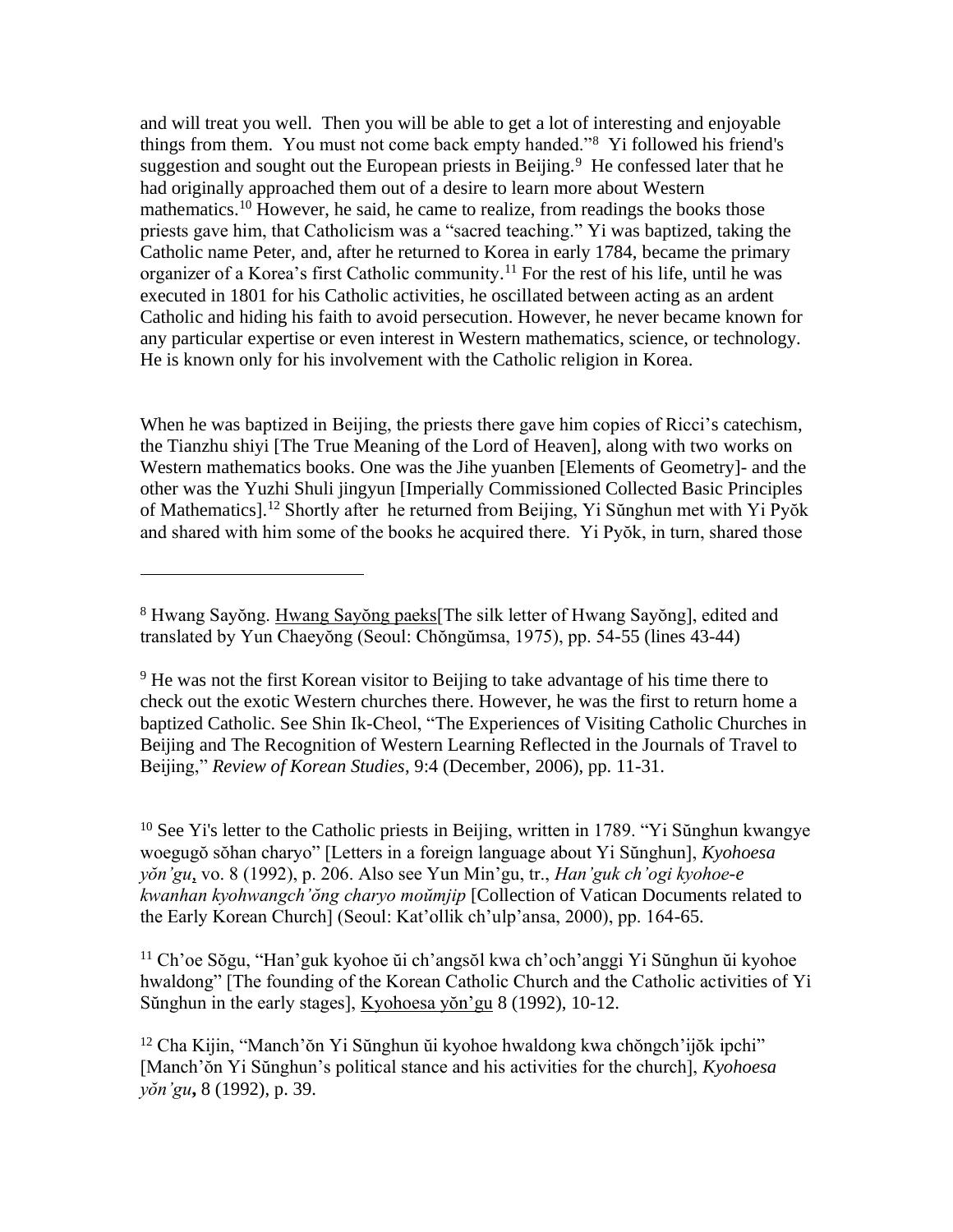books with some of his brothers-in-law, Chŏng Yakchŏn and Chŏng Yakchong. According to Chŏng Yakchong, Yakchŏn was very happy to learn about such books and to acquire the knowledge they contained. Howver, according to his brother, he didn't actually become a Catholic because of those books.<sup>13</sup>

Another Confucian who was interested in Western mathematics and was associated with the group of scholars who founded the Korean Catholic church was Yi Kahwan. According to one Catholic sources, Yi Kahwan "was well-versed in the study of astronomy and geometry. He used to sigh and say, "When this old man dies, that will be the end of geometry in this Eastern Country."<sup>14</sup> Yi was accused several times of being a Catholic himself and died from wounds suffered under interrogation during the anti-Catholic persecution of 1801. However, the charge that he was a Catholic appears unfounded. In fact, Yi appears to have drawn a clear distinction between the Western mathematics and Western religion, even though he realized others blurred the difference between them.

According to Chŏng Yagyong's epitaph for Yi Kahwan, Yi once declined a request from the king that he read some Jesuit books and write up a summary about the main points they make related to mathematics and calendrical calculation. Yi justified his refusal by explaining that there were a lot of ignorant people who could not distinguish the secular material in those books from religious material and he was afraid he would be face criticism for promoting Catholicism if he did as the king asked. The king accepted his excuse.<sup>15</sup>

<sup>13</sup> "Sŏnjungssi myojimyŏng" [An epitaph for my brother Chŏng Yakchŏn], Chŏng Yagyong, *Yŏyudang chŏnsŏ* [The complete works of Chŏng Yagyong], I, vol 15, 39b. Later in his life Yagyong added an appendix to the epitaph for his brother in which he admitted that the books that both he and his brother got most excited about at that time dealt with such subjects as creation, life and death, and the difference between material and spiritual beings. He also admits that at first they were both quite attracted to Catholicism, but says that attraction ended when they learned of the Catholic prohibition of Confucian-style ancestor memorial services. (ibid, 42a)

<sup>&</sup>lt;sup>14</sup> *Silk Letter*, line 46 (p. 56-57). For more on Yi Kahwan and Western mathematics and calendrical science, see Ch'oe Sangch'ŏn, "Yi Kahwan kwa Sŏhak" [Yi Kahwan and Western Learning], Han'guk Ch'ŏnjugyohoe ch'angsŏl ibaekchunyŏn kinyŏm Han'guk kyohoesa nonmunjip kanhaeng wiwŏnhoe, ed. *Han'guk kyohoesa nonmunjp: Han'guk Ch'ŏnjugyohoe ch'angsŏl ibaekchunyŏn kinyŏm, II* [A collection of articles on the History of the Catholic Church in Korea in commemoration of the 200<sup>th</sup> anniversary of the founding of the Korean Catholic Church vol. II] (Seoul: Han'guk Ch'ŏnju kyohoesa yŏn'guso,1985), pp.41-67

<sup>15</sup> Chŏnghŏn myojimyŏng" {An epitaph for Yi Kahwan], *Yŏyudang chŏnsŏ,* I, vol 15, 23a.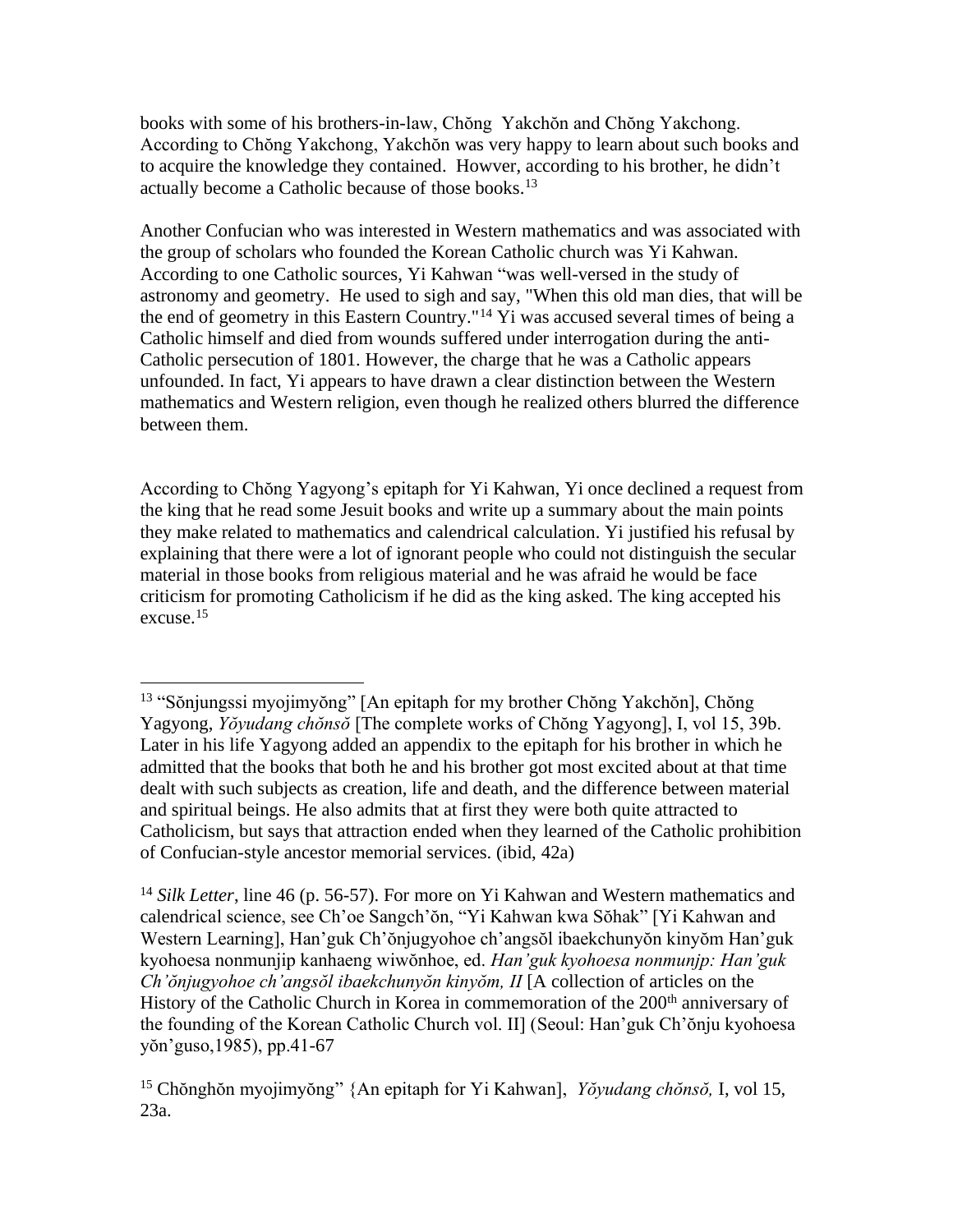Chŏng Yagyong himself confessed to his king that he had been attracted to "Western Learning" when he was a naïve youth but had soon learned that Catholicism was an evil religion. He is what he told his king in 1797, when he resigned a post in the capital in order to get out of the line of fire of an anti-Catholic faction:

"When I read Catholic writings, I was still a young man, barely out of my teens. Reading books by Europeans was the popular thing to do at that time. Those books contained a lot of interesting information about astronomy and calendrical science, and about agricultural and irrigation technology. They also included some mathematical techniques useful for surveying land and calculating how large a harvest might be. We all read those books back then and talked about them among ourselves in order to gain a reputation for being well informed and well-read.

As I was still young, all I really cared about was having others think that I was a bright as the best of them. That is why I joined the crowd that was reading such books and talking about them. Unfortunately, by nature I am impatient and careless, so I just skimmed through those books without taking the time to understand their fine points and difficult passages. That is why I didn't recognize the flaws in those writings back then. On the contrary, I was entranced by their promises of life after death and was impressed by their calls for rigorous self-discipline. The twists and turns of their fancy rhetoric fooled me into thinking that what they were offering was just another form of Confucianism.<sup>16</sup>

# The Confucian Encounter with Western Mathematics

The ability of Koreans Confucians to extract what they found valuable in Western mathematics and throw away the rest frustrated the Jesuit strategy for presenting "Western Learning" as an integrated whole that had to be accepted in its entirely or not at all. The Jesuits had not counted on Confucians in China and Korea being able to deconstruct even mathematics alone into three different features. Those three features are 1) the formulae, especially geometric formulae; 2) the method of calculating on paper with symbols for numbers instead of representations of counting rods, and 3) the notion of proofs.

The Jesuits introduced quite a few new formulae and mathematical and calendrical concepts which Confucians had little trouble accepting. "New algebraic notions (of Hindu-Arabic origins), Tyconic cosmology, Euclidean geometry, spherical trigonometry, and arithmetic and trigonometric logarithims"<sup>17</sup> did not challenge the fundamental ethical and metaphysical assumptions of their Neo-Confucian worldview. Nor were they

<sup>16</sup> "Pyŏnbang sa Tongbusŭngji so" [A memorial from the Sixth Royal Secretary in Response to Slanderous Accusations], *Yŏyudang chŏnsŏ* I, vol. 9, 43b

<sup>17</sup> Benjamin Elman, *On Their Own Terms: Science in China, 1550-1900* (Cambridge, MA: Harvard University Press, 2005), p. xxxi.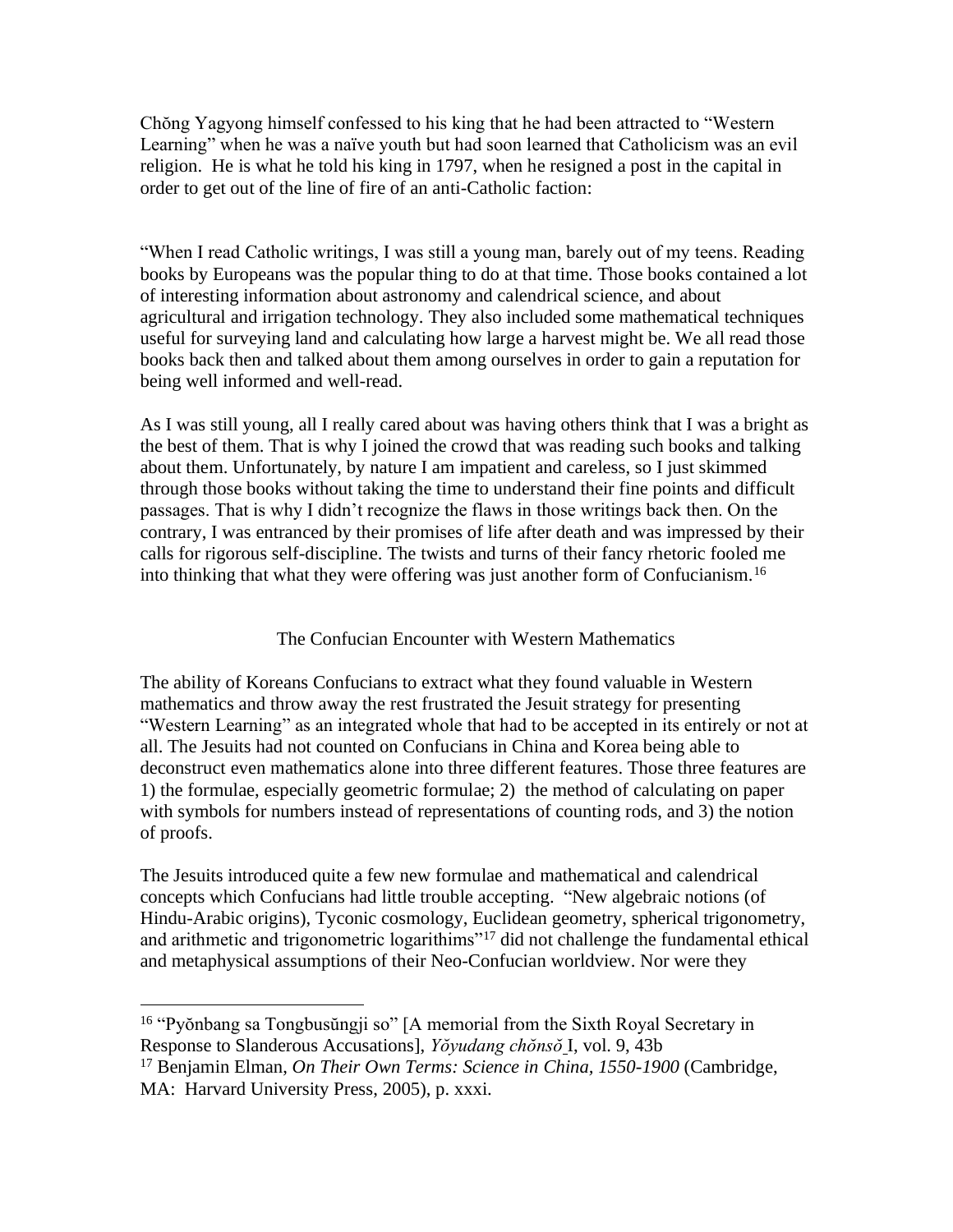particularly bothered by the different method Westerners used to work out math problsms on paper. However, it was the notion of proofs, the most important component of Western mathematics for Jesuit proselytizing purposes, which had the greatest difficulty in winning acceptance. When they read the Chinese translation of the first books of Euclid's Elements, Chinese, and Koreans, ignored the proofs they contained and treated that book as a collection of "computational rules and theorems."<sup>18</sup>

It is this ability of Confucians to accept Western mathematics without accepting along with it the logic that provided its foundation that cries out for an explanation. The Jesuits who used mathematics as a proselytizing strategy did not expect that sort of response, since, in the assumptions that governed their worldview, such a dismantling of the entire mathematical enterprise into its constituent elements was irrational. To Koreans, however, insisting on proofs in the Western manner was irrational. These differences in understanding of the rational, especially in relation to mathematics, are the focus of this paper.

Koreans first learned about both Western astronomy and the mathematics behind it from an early collection of Jesuit writings entitled Tianxue Chuhan [An introduction to heavenly learning] compiled by the Chinese Catholic convert Leo Li Zhizao (1565-1630) in 1628.<sup>19</sup> Li's title was a deliberate play on the fruitful ambiguity of the term Tian. In Jesuit writings on astronomy and calendrical calculations, "Tian" meant the heavens above where the sun and the stars shined. When Jesuits wrote about their religion, however, "Tian" meant Heaven, the God above whose existence and characteristics were the primary focus of Jesuit proselytizing writings. Leo Li thus presented Western civilization to the Confucian world as the Jesuit missionaries wanted it presented: European science, technology, and mathematics linked inseparably with Roman Catholic philosophy and religion under the rubric of "Tianxue".

Though the Jesuit mission in China was less than five decades old in 1628, Li Zhizao found enough material to fill 52 volumes. The twenty titles of the Tianxue chuhan were divided into two major sections, a section on principle (*li* ), containing ten religious works such as Ricci's Tianxue chuhan, and a section on "tools and instruments" (*ki*  Ch*.Qi* ), containing ten works on mathematics, astronomy, and technology, such as Ricci's translation of the first six books of Euclid's geometry.

The books in the "tools and instruments" section of Tianxue chuhan were written to convince Confucians not only that the Jesuits were superior mathematicians and astronomers but also that they earned that superiority by following a specific mode of accurate reasoning, a logical method which they also followed in their moral reasoning and in their arguments for the existence of God. The missionaries hoped that if Confucians could be convinced to adopt Western techniques for calculating movement in the heavens, they could also be convinced to adopt the Christianity that underlay the

<sup>18</sup> Ellman, p. 115.

<sup>19</sup> A photocopy edition of *Tianzue chuhan* was published by the Student Bookstore in Taipei, Taiwan in 1965.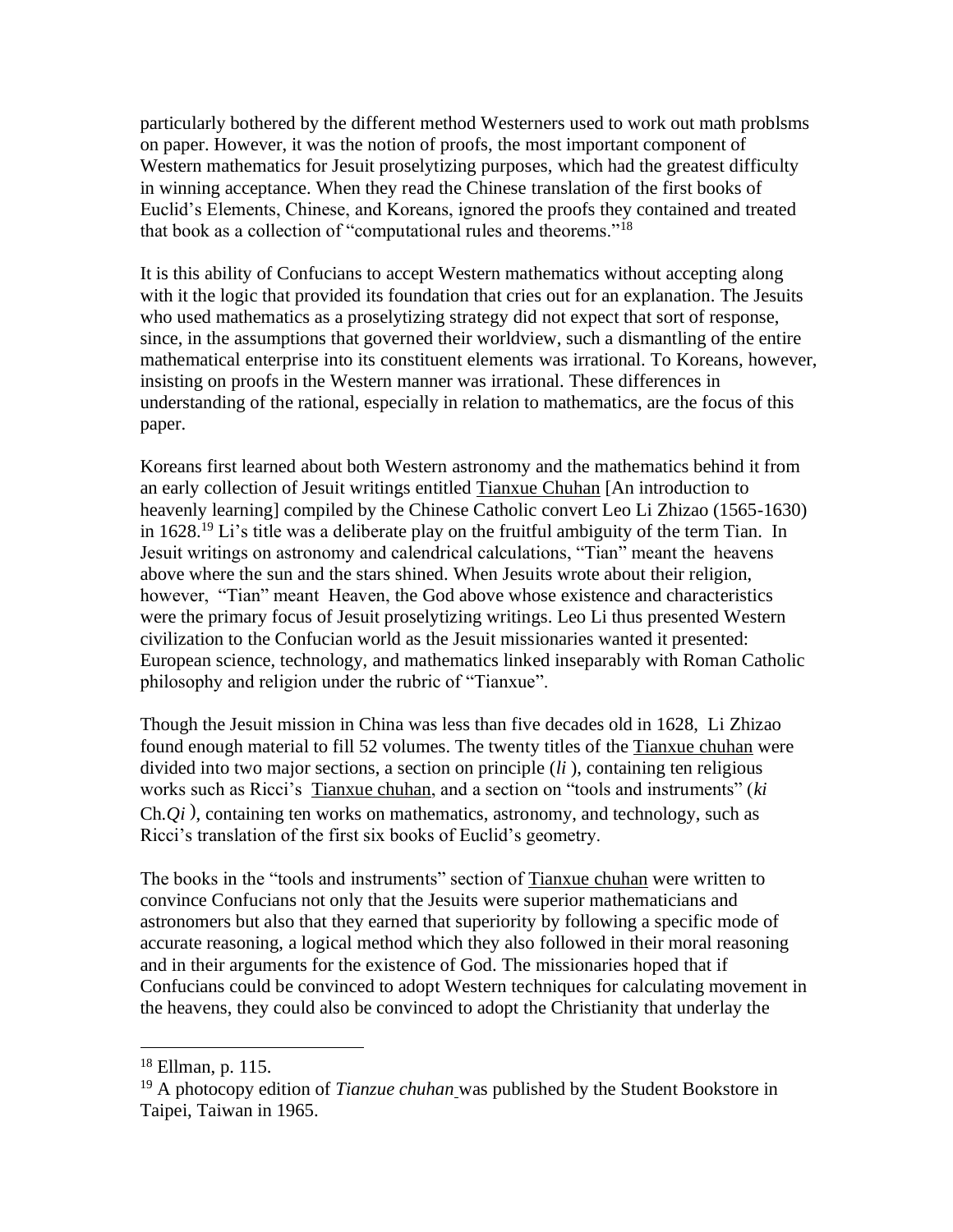civilization that had produced those techniques. Their hope was that Confucians who respected Western knowledge of heaven would also respect Western claims about Heaven.

Such a strategy was partially effective. The Jesuits won an audience. Moreover, they earned Chinese recognition of the superiority of Western mathematics over traditional Chinese mathematics in certain areas. In addition, there were some who took the bait of Western technological expertise and were drawn into belief in Western religion. Li Zhizao and Xu Guangqi (1562-1633) were two such converts in China.<sup>20</sup> However, they were exceptions. Moreover, they appear to have been converted more by the admirable moral character of Matteo Ricci than by those scientific accomplishments of Ricci's that had first brought him to their attention.

In Korea, as already noted, men such as Yi Kahwan and Chŏng Yakchŏn were also initially attracted to "Western Learning" by the mathematical and astronomical skills on display in Jesuit publications. However, Koreans caught in the Jesuits' net of geometrical precision and calendrical accuracy usually lacked the religious fervor and fidelity of Li and Xu. Yi and Chŏng, for example, remained more interested in Western approaches to nature and numbers than in Christian attitudes toward God and morality.<sup>21</sup> Most Koreans who encountered "Tianxue" were able to separate the technology and science they found useful from the theology and Christian worldview which accompanied it. Just as they did with astronomy, Koreans incorporated Western mathematics into a Neo-Confucian framework, eviscerating the Western strategy of using Western superiority in certain technical fields to completely overthrow East Asian confidence in the superiority of the Confucian tradition overall.

# **Mathematics as a Model of Reasoning**

The Jesuit missionaries brought with them to China a European mathematics reborn, the mathematics of the Renaissance. In China they encountered a totally different mathematical tradition, in numerical notation, organization, and theoretical orientation as unlike the Grecian mathematics of the Jesuits as Christianity was unlike Neo-Confucianism. Undaunted by this cross-cultural challenge, Matteo Ricci and other pioneers in the mission to China proceeded to prepare Chinese language introductions to the basics of Western mathematics. Such books as Jihe yuanben [Elementary Geometry], Gouguyi [On the right triangle), and Tongwen suanzhi [The Epitome of Arithmetic], all by Matteo Ricci and all included in the "tools and instruments" section of the Tianzue

<sup>20</sup> Willard J. Peterson, "Why Did They Become Christians? Yang t'ing-yün, Li Chih-tsao, and Hsu Kuang-ch'i," *East Meets West: The Jesuits in China, 1582-1773*, edited by Charles E. Ronan and Bonnie B. C. Oh, (Chicago:Loyola University Press, 1988), pp. 129-152.

<sup>&</sup>lt;sup>21</sup> Chŏng Yagyong. Yŏyudang chŏnsŏ [The complete works of Chŏng Yagyong] (Seoul: Sin Chosŏnsa, 1934). I, vol.15, 15a-28b, " Chŏnghŏn myojimyŏng" [An epitaph for Yi Kahwan] ; I, vol. 15, 38b-42b, "Sŏnjungssi myojimyŏng" [An epitaph for Chŏng Yagjŏn].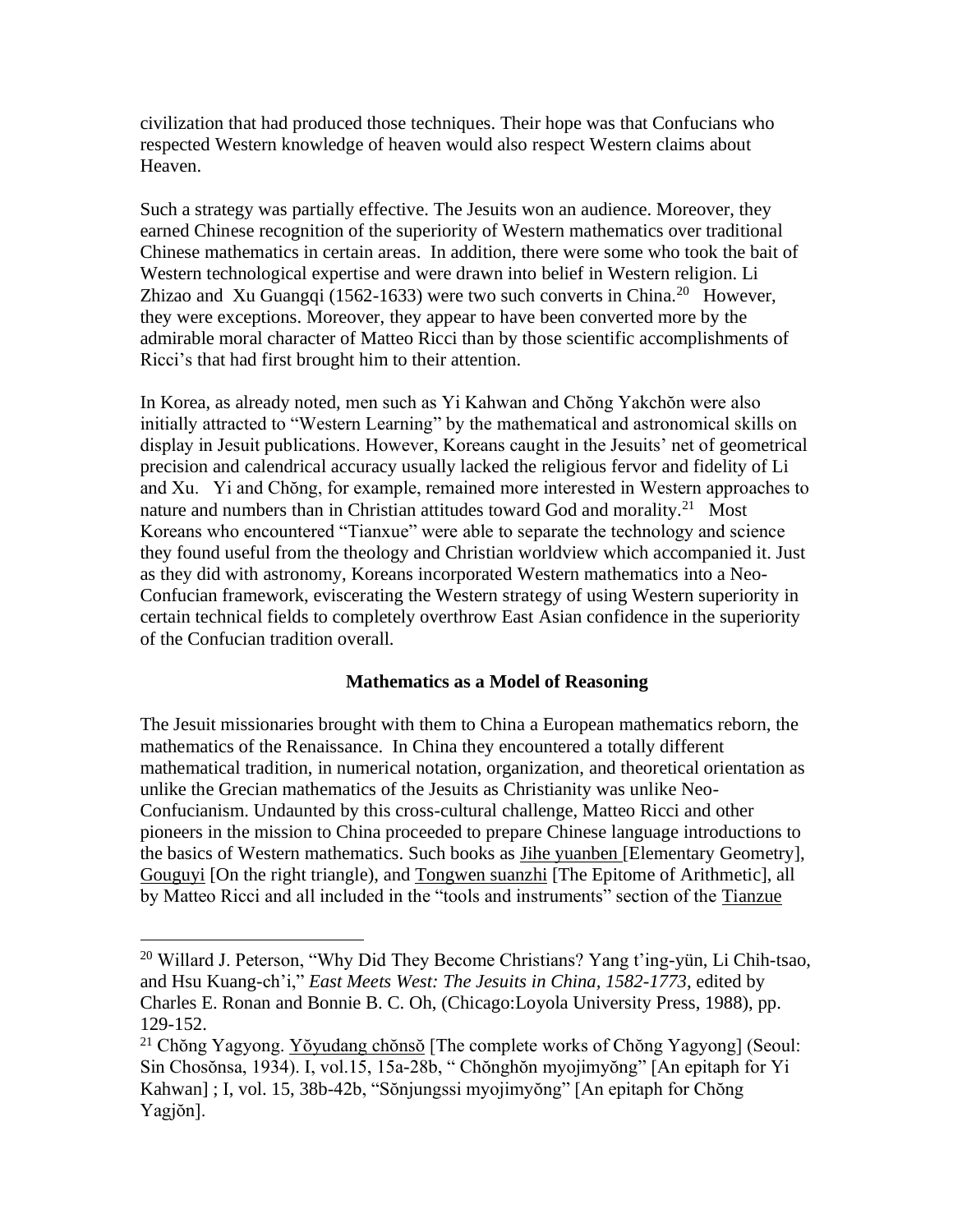chuhan, succeeded in winning the attention of Neo-Confucian scholar-officials in China.

Those books also penetrated Korea and were read and discussed by a number of Korean Confucian scholars, including Chŏng Yagyong (better known as Tasan) and his friends. In Tasan's world, before the arrival of those Jesuit publications, mathematics meant Sino-Korean Neo-Confucian mathematics, just as medicine by and large meant Sino-Korean Neo-Confucian medicine and astronomy generally meant Sino-Korean Neo-Confucian astronomy. The pre-modern civilizations of both Confuciandom and Christiandom were unified in a way modern civilizations are not. At least in literate elite circles, ideally all fields of human interest and endeavor were under the domain of one hegemonic Weltanschauung. In Europe that meant everything from art and astronomy to metaphysics and mathematics was supposed to be infused with Christian assumptions and values. Likewise, in China and Korea, the artist, the astronomer, the philosopher and the mathematician were all expected to operate within the confines of Neo-Confucian presuppositions and moral principles.

Ricci and the other early Jesuit missionaries realized they could not launch a frontal assault on such an all-embracing approach to the world so different from their own. Instead they attempted to penetrate the ramparts of Neo-Confucianism by disguising the products of Christian civilization in Confucian clothing, presenting them as augmenting and supplementing Neo-Confucian accomplishments rather than denying those accomplishments outright or posing radical alternatives to them.

Burrowing thus from within, the Jesuits made limited inroads into Confuciandom. However, the camouflage that made those inroads possible ensured also that those inroads would remain limited. For example, they presented European mathematics, particularly Euclidean geometry, as a model of the type of logical reasoning which guaranteed not only accurate results to mathematical problems but also unassailable conclusions to questions which might arise in other areas of human concern, from science to ethics. However, their strategy forced them to present that mathematics within a Confucian mathematical framework, one which assumed a different function for mathematics, a different approach to the framing of problems, a lesser degree of certainty for its conclusions, as well as a narrower range of applicability for its techniques.

The Western mathematics which Jesuit books from China introduced to Koreans contained arithmetic and geometry, nothing more. The coordinate geometry of René Descartes 1596-1650) and the calculus of Issac Newton (1642-1727) and Gottfried Leibniz (1646-1716) were not yet invented at the time the mathematical works in the Tianxue chuhan were composed. The notation system the missionaries had to translate into Chinese was Hindu-Arabic notation, which had only reached the standardized form we used today in fifteenth-century Europe. The symbols so common in stating algebraic problems today did not begin to play a powerful role in the stating and solving of mathematical problems until the end of the seventeenth century, so they were not yet available to the first Jesuits writing in Chinese.<sup>22</sup> Moreover, the mathematical method that

<sup>22</sup> Ifrah, George. *From One to Zero*, translated by Lowell Bair (New York: Viking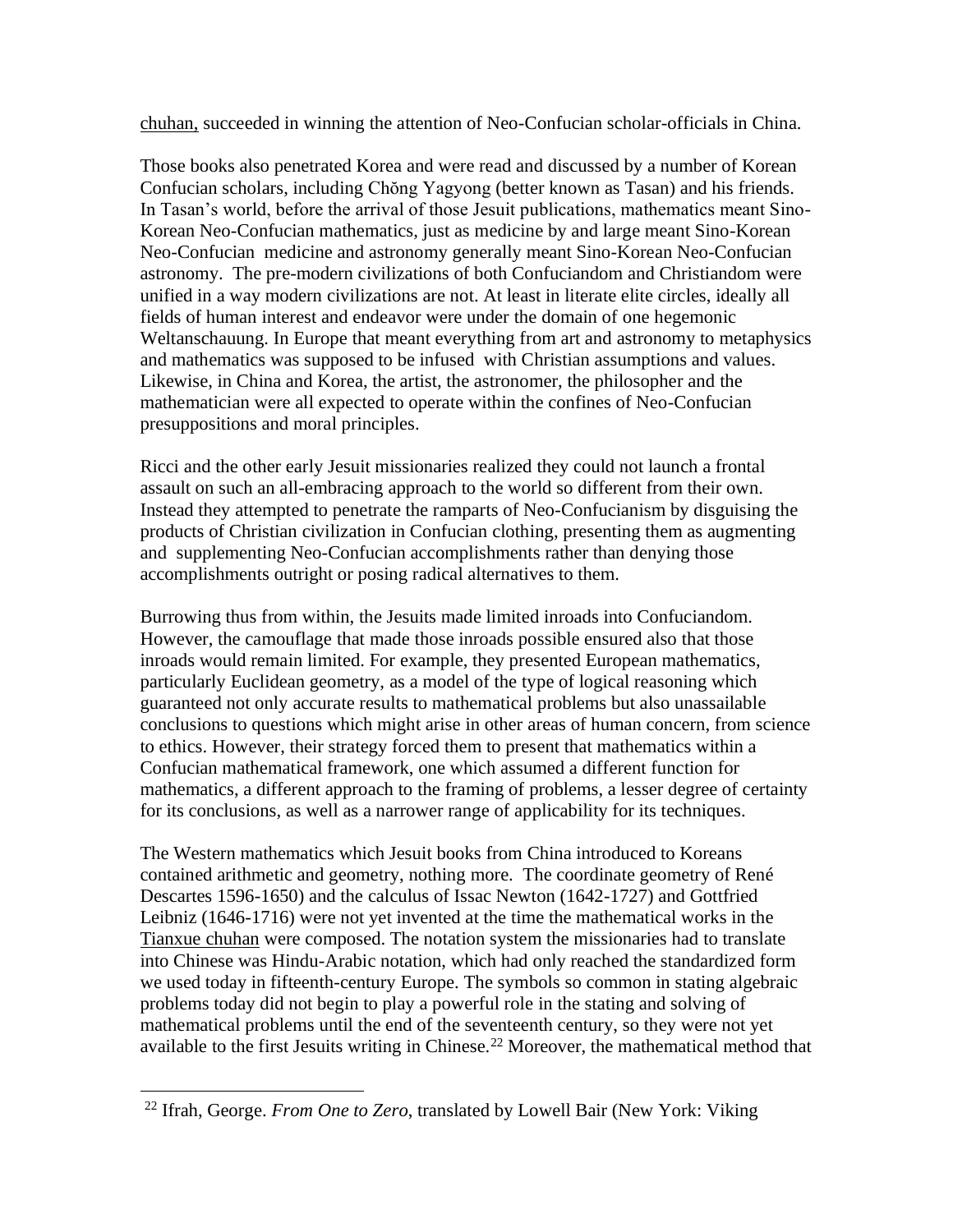was the centerpiece of this prong of the Jesuit proselytizing strategy had only been relatively recently revived in Europe, with the recovery of Euclid from the Arabs. The first usable Latin translation of that geometry classic from ancient Greece was not completed until 1482.<sup>23</sup>

Consequently, the mathematics the Jesuits brought to China and Korea was not modern mathematics. Nor was it markedly superior, in the types of problems it could handle or the accuracy of the solutions it could offer, to Confucian mathematics at its best. $24$ However, it was different from the mathematics Koreans were accustomed to. It was abstract, deductive, axiomatic, and precise,  $2<sup>5</sup>$  and in that lay its appeal as well as its putative proselytizing power.

Jesuit mathematics was abstract both because of the way it conceptualized its fundamental components and because of the way it framed its problems. In the perennial oscillation in the Western world between Platonism and Aristotelianism, Aristotelianism was temporarily ascendant in the universities that trained the Jesuits and provided them with the version of Western civilization they brought to China. That meant that the Jesuits did not view numbers, for example, as Platonic universals, essentially separate from, superior to, and ultimately more real than the material world of individual entities. Contrary to what Platonists sometimes seemed to teach, numbers, in the Aristotelian universe, reflected the multiplicity of the world rather than creating it.

Aristotelian numbers were not totally apart from the world of mundane reality but neither were they totally a part of it. They existed as abstractions from the concrete world of actual objects, stripped of all particular characteristics such as color, shape or mass. With all its sensual particularities removed, a number such as five, for example, could be used to count five dogs, five shades of blue, or even five ways to write the number five without in anyway compromising its meaning and identity. A number derived its reality from the physical realm but it was not subject to the limitations of that realm and consequently was not confined to any particular configuration of physical characteristics.<sup>26</sup> In the philosophical tradition to which the Jesuit adhered, a number was

Penguin, 1985), pp.428-497; Needham, Joseph. *Science and Civilization in China*. Vol. 3 (London: Cambridge University Press, 1959.), pp. 155; Kline, Morris. *Mathematical Thought From Ancient to Modern Times* (New York: Oxford University Press, 1972), vol. 1, p. 262.

<sup>23</sup> Introduction by Sir. Thomas L. Heath, in Euclid. *The Thirteen Books of the Elements.* (New York: Dover , 1956), p. 97-105.

 $24$  Regarding the the achievements of Chinese mathematics, particularly in the Song and Yuan, see Needham, op. cit, pp. 1-168, particularly pp. 150-51, and Li Yan and Du Shiran. *Chinese Mathematics: A concise history*, translated by John N. Crossley and Anthony W. C. Lun (Oxford: Clarendon Press, 1987).

<sup>25</sup> Kline, Morris. *Mathematics in Western Culture* (New York: Oxford University Press, 1953), pp. 5-8.

<sup>26</sup> Randall, John H. *The Career of Philosophy* (New York: Columbia University Press, 1962), vol. 1, pp. 303-4.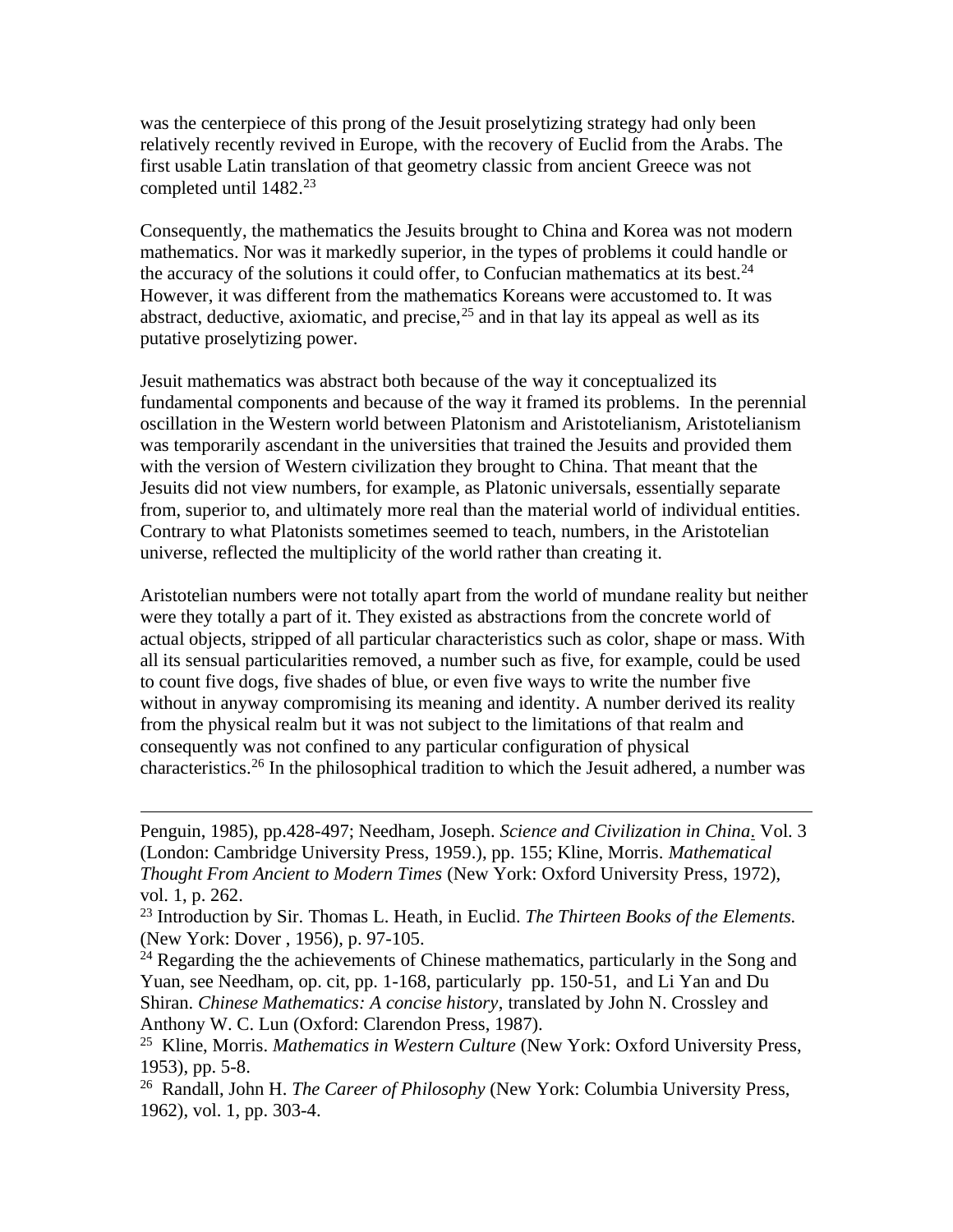defined abstractly as nothing more than a "multitude composed of units", with a unit understood merely as "that by virtue of which each of the things that exist is called one."27

Similarly, a line was defined as no line that ever existed in visible reality. "A line is that which has length but no breadth," distinguishing it from "a surface, which has length and breadth" (but no depth).<sup>28</sup> Such abstractions from concrete reality were necessary, the Jesuits believed, in order for numbers and other mathematical concepts to have as wide an applicability as possible.

Reliability was as important to the Jesuits as broad applicability was. It was not enough that the Jesuits offered Confucians usable mathematics. That mathematics also had to be trustworthy. For their mathematics to have the persuasive power it needed if it was to play its assigned role in the Jesuit campaign to convert Confucians to Christianity, the missionaries had to convince Confucians that Western mathematics offered a degree of certainty unavailable in Confucian mathematics.

That certainty came from the axiom-driven deductive reasoning found in Euclid's Elements, introduced by Ricci and Xu in Jihe yuanben. In his introduction to that work, Ricci described the steps by which such certainty was obtained. You begin, he said, with explicit definitions of the key concepts to be used in the proposed mathematical arguments. Next you list the axioms that will provide the basis for the proofs of those arguments. Only then do you state the specific problems to be addressed. After that, you go through the steps necessary to solve each problem one by one and, finally, you end up with theorems that are the only possible logical deductions from the application of those axioms to those problems. More complex problems build upon the axioms, definitions and theorems of earlier, simpler problems so that the process can take you step by step from the obvious to the surprising without losing any degree of certitude.<sup>29</sup>

The definitions for such geometrical figures as a line, a plane surface, an acute angle, a circle and an equilateral triangle, and the axioms which accompany those definitions, are abstract enough that the theorems they produce can be applied to all possible physical representations of those mathematical entities, providing the applicability so important as a selling point. Moreover, the axioms, the Jesuits believed, are self-evident and logically undeniable. After all, who could deny that, for example, things equal to the same thing are also equal to one another or that two lines at right angles to one another can only meet in one point on a flat surface?<sup>30</sup> Since those axioms are indisputable, the conclusions

<sup>27</sup> Euclid, *The Thirteen Books of the Elements*. Translated with introduction and commentary by Sir. Thomas L. Heath (New York: Dover , 1956), vol. 2 (book VII,) p. 277.

<sup>28</sup> Euclid, op. cit, vol 1, book I, p.153. Ricci, Matteo (with Xu Guangqi). *Jihe yuanben* [Elementary Geometry] in Li Zhizao, editor, *Tianxue chuhan* (Taipei: Taiwan Student Bookstore, 1965) vol. IV, pp. 1950-1951.

<sup>29</sup> *Jihe yuanben* , pp.1 935-36.

<sup>30</sup> *Jihe yuanben* , pp. 1970-1977.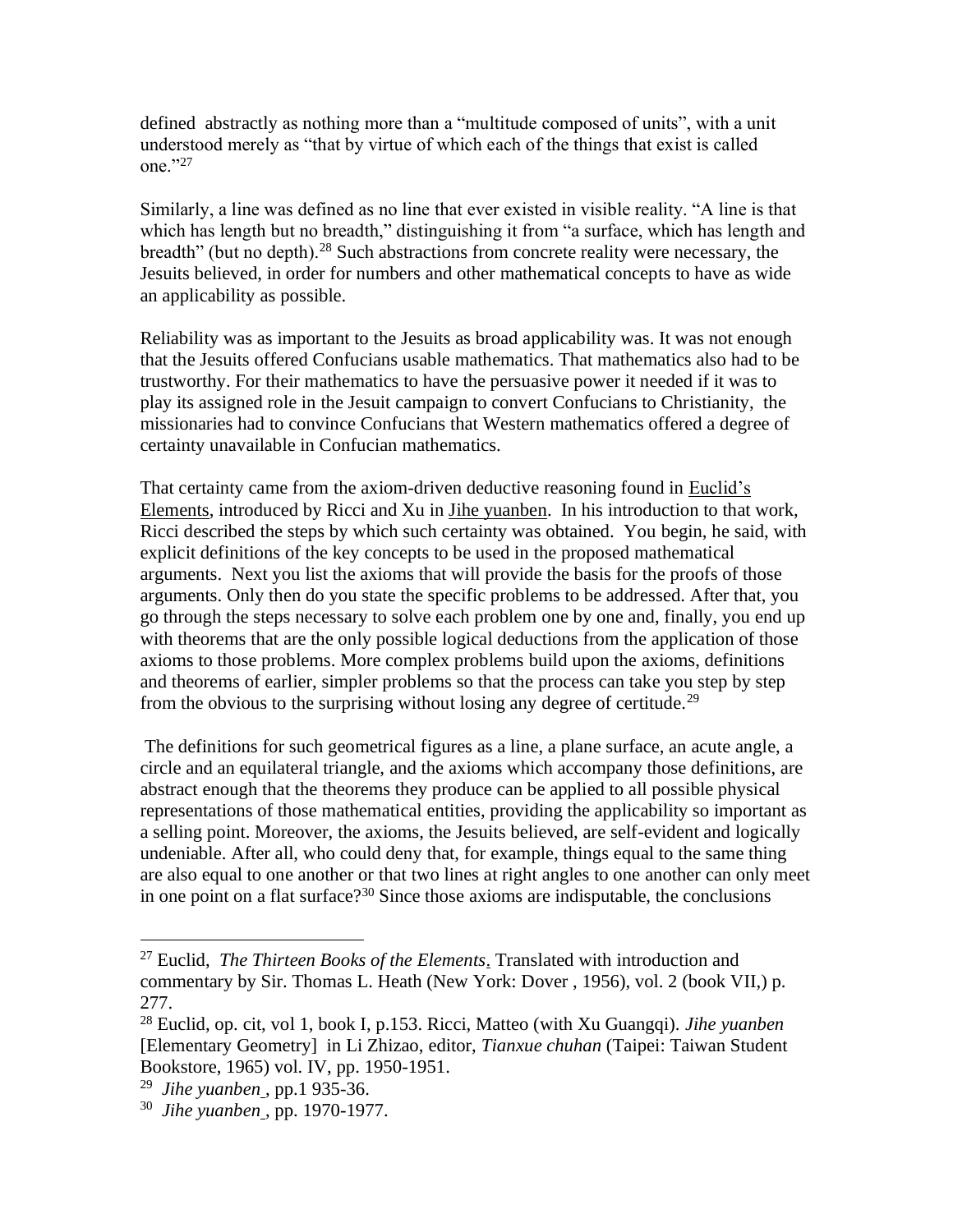drawn from them are equally logically unassailable, providing the reliability the Jesuits needed.

Precision was also important, since reliability would be irrelevant and applicability impossible unless mathematics provided answers both clear and specific enough, for example, to allow astronomers to pinpoint the exact movements of heavenly bodies and military leaders to pinpoint the exact positions of their earthly targets.<sup>31</sup> An unspoken assumption behind this Jesuit argument was that such precision was made possible only by the rigorous definitions, unforgiving logic, and specialized language of Western mathematics.

The epitome of this mathematical certainty, precision, reliability, and applicability was, in Ricci's view, Euclid's Elements. Ricci and Xu's Jihe yuanben translated only the first six books of the thirteen books of Euclid's Elements, covering plane geometry, geometrical algebra, circles, angles, figures inscribed around circles, and ratios. However, for Xu that was sufficient to prove that, with the tools and techniques Western geometry, and only Western geometry, made available, there was no longer any reason to rely on rough estimates in solving problems, no need to doubt the conclusions reached with those tools and techniques, no reason to test those conclusions empirically and no need to change anything.<sup>32</sup> In Xu's view, the geometrical tools Ricci provided were reliable, practical, and specific enough for immediate and unquestioning acceptance by his Confucian audience.

Western arithmetic, though also impressive, did not have quite the unchallengeable authority of Euclid's geometry. Nevertheless, Li Zhizao and Mateo Ricci thought it worth their while to join forces to introduce the Confucian world to Western arithmetical techniques. Their Tongwen suanzhi, a translation of the Epitome of Practical Arithmetic by Ricci's mathematics teacher in Italy, Christopher Clavius (1537-1612), introduced Western methods of adding, subtracting, multiplying, and dividing with pen and paper.<sup>33</sup>

Those methods in themselves were not noticeably superior in either speed or accuracy to calculating with the abacus, which had been in wide use in the Confucian world since at least the fifteenth century.<sup>34</sup> However, a problem worked out on pen and paper could be checked for accuracy in a way a problem solved with an abacus could not. Pen-and-paper calculations left a paper trail that made it possible to go back over the steps leading to the final result, to subtract backwards to verify a product of addition, for example, but the

 $31$  In his introduction, Ricci wrote at length on the many practical benefits of a knowledge of Euclidean geometry.

<sup>32</sup> *Jihe yuanben*, p. 1942.

<sup>33</sup> Matteo Ricci (with Li Zhizao*) Tongwen suanzhi* [The Epitome of Arithmetic] in Li Zhizao, editor, *Tianxue chuhan* (Taipei: Taiwan Student Bookstore, 1965), vol. V, pp. 2771-3032.

<sup>34</sup> Li and Du, *Chinese Mathematics: A concise history*, pp.184-184; Needham*, Science and Civilization in China*, Vol. 3, pp. 74-80.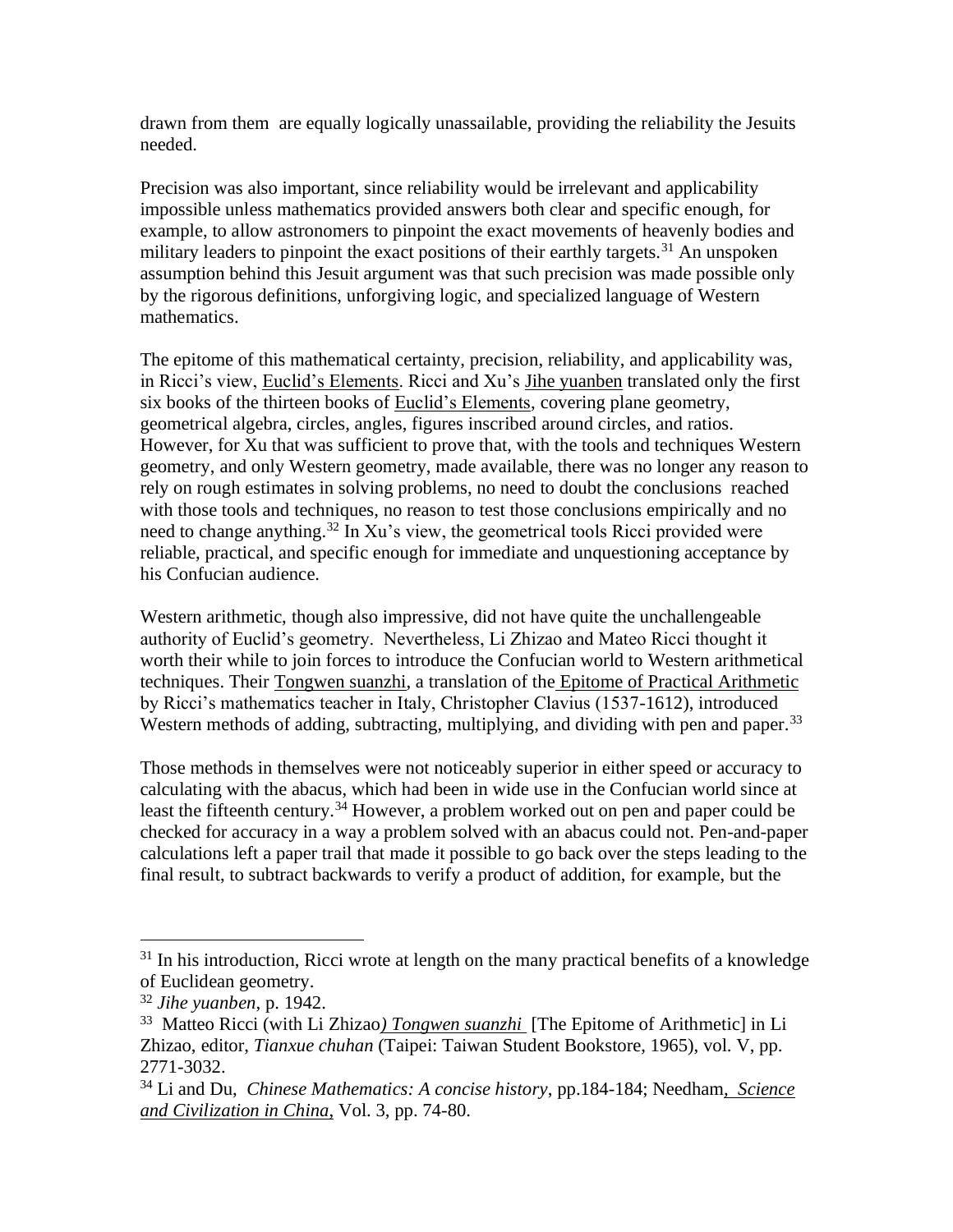beads of the abacus left no traces of their previous positions and movements. <sup>35</sup> This verifiability gave Western arithmetic the extra reliability it needed to win acceptance and to enhance the credibility of Western civilization overall.

Western mathematics was supposed to shatter confidence in Neo-Confucianism, making it the servant of Christianity rather than the other way around. The Jesuit hope was that the study of Western mathematics would teach Confucians how to reason properly. Of course, those missionaries assumed that reasoning properly meant thinking like a late sixteenth-century Roman Catholic. If that did not work, if Euclidean logic proved too difficult for Confucians to imitate, the priests from Europe hoped that at least respect for the products of such logic would extend beyond mathematics to philosophy and theology as well. As Ricci stated of his Jihe yuanben,

"*At the beginning it speaks of veritable principles which are very easy and clear. Gradually accumulating [propositions], in the last sections it brings out subtle, obscure ideas. If one cursorily glances at a couple of the later points, then what is said is difficult to comprehend as well as difficult to believe. If, taking the earlier propositions as proofs, one accumulates evidence and develops [the proof] step by step, then, the ideas being in sequence, frequently on comprehending one laughs [at how easy the later proposition is]*."<sup>36</sup>

Ricci clearly believed that if slow and steady progress could be made from such simple axioms as that if equals are added to equals, the results are equal<sup>37</sup> to such complex propositions as that, in equal circles, angles have the same ratio as the circumferences on which they stand, whether they stand at the centers or at the circumferences,<sup>38</sup> then it would not be that difficult to convince Confucians to go one step further and accept the (at first "difficult to comprehend as well as to believe") proposition that there was but one God in Heaven and that God had sent His only Son to be born as a man among men in a small village in a far-away land over 1,600 years earlier.

The efficacy of Ricci, Xu and Li's mathematical proselytizing depended, of course, on their Confucian audience sharing their assumption that the analytical manipulation of numbers and geometrical figures was the only way to build a practical, precise, and reliable mathematics. Only if Western mathematical formulae was seen to be only as good as the arguments behind them would these Christians be able to convincingly present Euclidean geometry as a model of mathematical reasoning. In other words, if those in China and Korea who read Jihe yuanben and Tongwen suanzhi believed that the usefulness and reliability of tools was a direct reflection of the usefulness and reliability of the techniques used to build them, then acceptance of Euclidean theorems could lead

<sup>35</sup> See, for example, *Tongwen suanzhi*, pp. 2796-97; Li and Dun, p. 200.

*<sup>36</sup> Jihe yuanben*, p. 1936. I have borrowed the translation of Willard J. Peterson in his "Western Natural Philosophy Published in late Ming China*," Proceedings of the American Philosophical Society*, 117 (1973), p. 311.

<sup>37</sup> *Jihe yuanben* , op. cit., p.1970; Euclid, vol. 1 (book I), p. 155.

<sup>38</sup> *Jihe yuanben*, pp. 2475-76; Euclid, vol 2 (book VI, propostion 33), p. 273.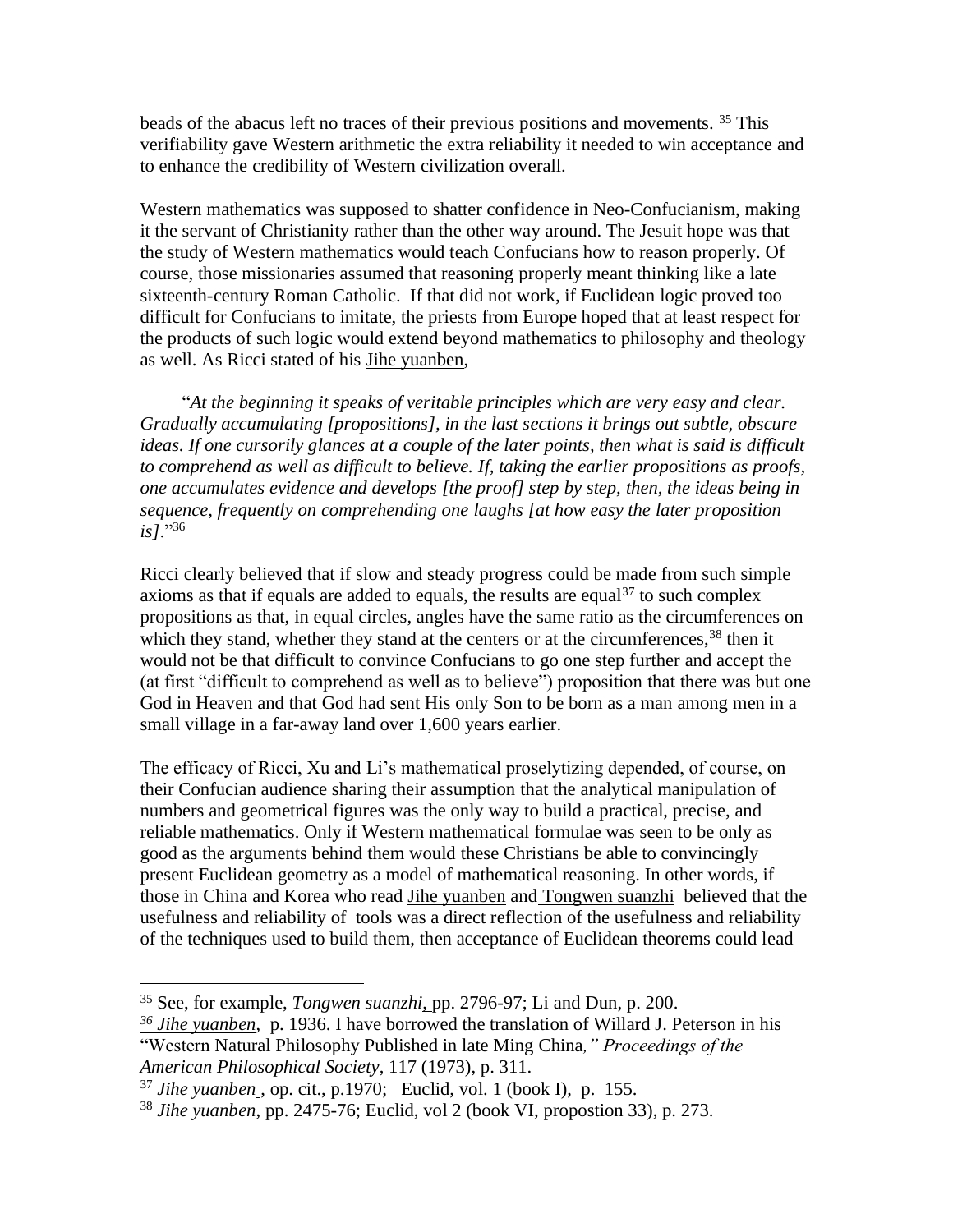to acceptance of Euclidean reasoning, preparing Neo-Confucians for arguments for Christianity formulated in the same manner. However, if most Confucians found it relatively easily to adopt the products of Western mathematics while ignoring the process that produced them, then the Jesuit use of mathematics to convert Confucians to Christianity would not be nearly as effective as Ricci, Xu and Li expected it to be. In fact, the latter was the case. Mathematics in the Neo-Confucian world was structured and conceptualized differently from Western mathematics and such differences severely weakened the impact of Jesuit mathematical writings on Neo-Confucian thinking.

# **The Confucian Mathematical Vision**

The Confucians in China and Korea who encountered Jesuit arithmetic and geometry were not mathematical primitives. Their tradition had long provided ways to add, subtract, multiply, and divide. Centuries before Ricci introduced them to Euclid's Elements, they had their own ways of calculating the area of a square, a rectangle, a triangle, a circle, as well as the volume of solids such as spheres. They were comfortable with both fractions and decimals and had worked out an approximation for the ratio of the diameter of a circle to its circumference  $(\pi)$  that was comparable in accuracy to the value used in the West. They had learned to use negative numbers long before Europeans felt comfortable using them. <sup>39</sup>

However, much of the accomplishments of the Song and the Yuan had been forgotten by the seventeenth century, when the first Jesuit translations of Western mathematics appeared. In fact, Chinese mathematics had been in decline for over three centuries at that point. For example, an algebraic technique developed in the thirteenth century for dealing with numerical equations of any degree was forgotten soon afterwards. It was only in the eighteenth century, when Chinese mathematicians had mastered the algebra imported by the Jesuits, that later Confucians were able to understand what their predecessors had achieved.<sup>40</sup>

Nevertheless, despite such setbacks, even in the late Ming the Chinese still maintained superiority over the West in some areas. To ensure that the Tongwen suanzhi he and Ricci had written would have maximum utility and gain wide readership, Li Zhizao had to supplement its European arithmetic with several Chinese algebraic calculating techniques Europeans had not yet discovered. $41$  Li, Xu and Ricci hoped that those contributions by Chinese mathematics, incorporated into a Western mathematical framework, would further bolster their argument that Confucianism and Catholicism were compatible, with the understanding, of course, that Confucianism was to play the supporting rather than the dominating role.

<sup>39</sup> Needham, Joseph. *Science and Civilization in China*. Vol. 3 (London: Cambridge University Press, 1959), pp. 81-102.

<sup>40</sup> Ho Peng Yoke. *Li, Qi, and Shu: An Introduction to Science and Civilization in China* (Hong Kong: Hong Kong University Press, 1985, p. 92; Li and Du, pp.135-140; Needham, op. cit, pp. 129-133.

<sup>41</sup> Li and Du, p. 201.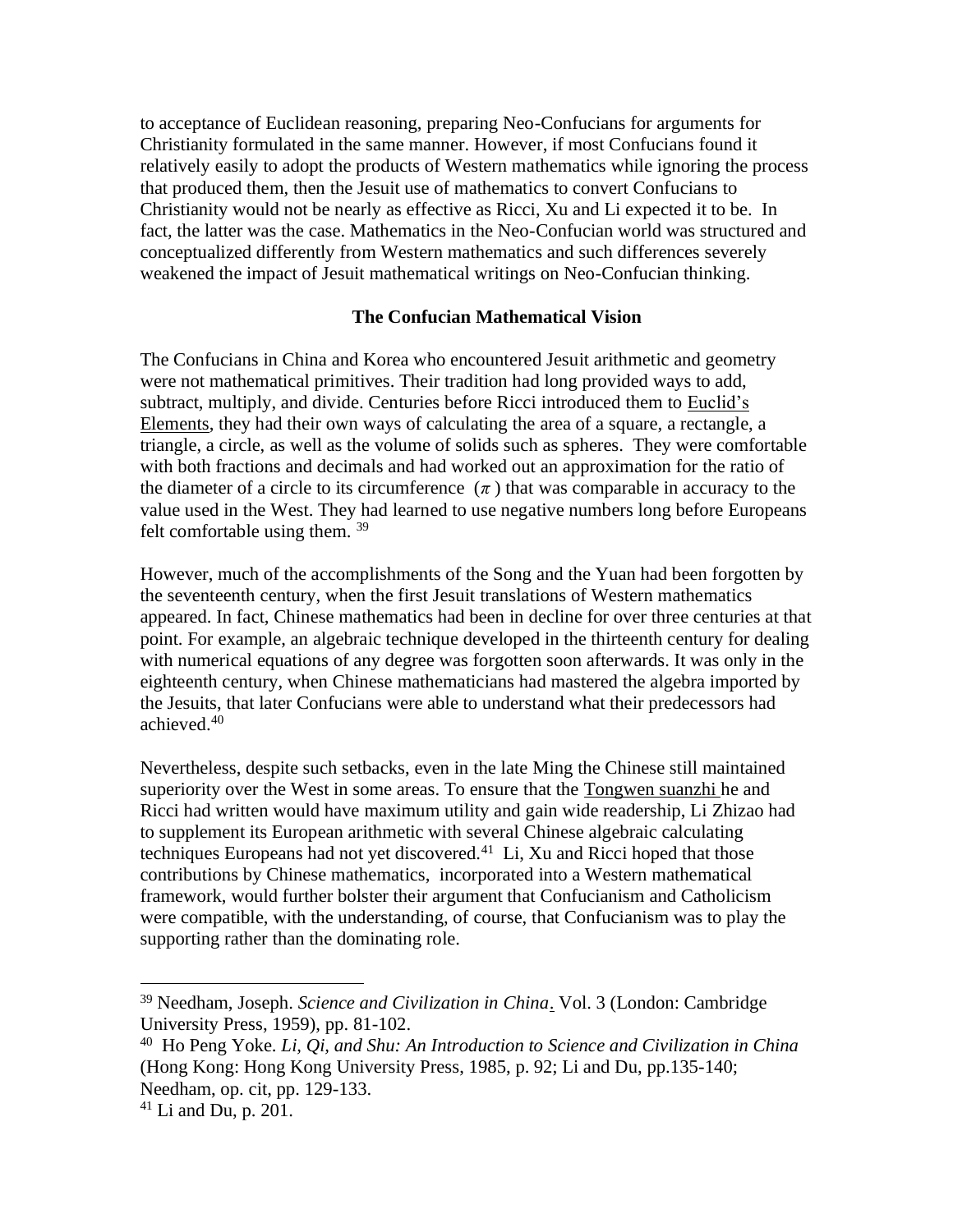In the philosophy the Jesuits brought with them to China, abstract concepts underlie the comprehension and manipulation of concrete particulars. For example, individual numbers such as 2, 55, or 3233 can be understood and utilized only in as much as they share in the collective qualities of numbers in general. In other words, 2 must be treated in any mathematical operation as any other number with its characteristics would be treated. There may of course be a group of overlapping general categories governing how a particular number will behave and perform (it may be a whole number, a positive number, a rational number, a prime number, etc.), but nonetheless that number will be subject to those rules that govern all numbers whose properties it shares.

Confucian mathematicians understood, of course, that numbers shared many common properties. Otherwise, mathematics would not be possible. However, they neither emphasized nor explicitly stated what those common properties were nor what universal rules governed them. Their mathematics tended to be a very practical mathematics, seeking concrete solutions to specific problems rather than general rules governing a class of problems. A method that produced a correct solution to a problem would be applied to a number of other similar problems, rather than abstracted into the form of a rule framed in symbolic universal terms. If that method turned out to have wide applicability, then that applicability would be shown, not by restating it in the form of a theoretical principle, but by providing several examples of that method in operation. This is inductive reasoning, unlike the deductive reasoning that shaped Euclid's Elements.

A good example would be the Confucian version of the Pythagorean theorem, found in one of the oldest Chinese mathematical classics, the Zhoubi suanjing. In Euclidean geometry, that theorem states that in any right triangle, the square of the hypotenuse is equal to the sum of the squares of the other two sides. The Zhoubi suanjing version is, of course, more specific, stating that in a triangle 3 units wide and 4 units high the diagonal joining the two corners will be 5 units long. In the Euclidean geometry the Jesuits brought to China, a general theorem could not be limited to a geometric figure of any one specific size. It did not make any difference how long each of the three sides was for the Pythagorean theorem to be applicable. All that was necessary was that they were the three sides of a right-angled triangle. For Confucians, however, those three sides had to be given specific numerical values. By analogy, the same theorem could then be applied to other right-angled triangles with sides of different specific numerical values.<sup>42</sup>

The contrast between Euclidean abstractness and Confucian concreteness shows up even in the way basic geometric figures are defined. The Confucians chose to define a rectangle, for example, by saying that it originated from the multiplication table that makes 9 times 9 equal 81.<sup>43</sup> Euclid's Elements, on the other hand, defined it as a figure "contained by the two straight lines containing the right angle."<sup>44</sup> Confucians preferred to visualize a particular rectangle when talking of rectangles in general but Europeans

 $42$  Needham, p. 22.

 $43$  Ibid.

<sup>44</sup> Euclid.1. p. 370 (Book II, definition 1); *Jihe yuanben* p. 1963.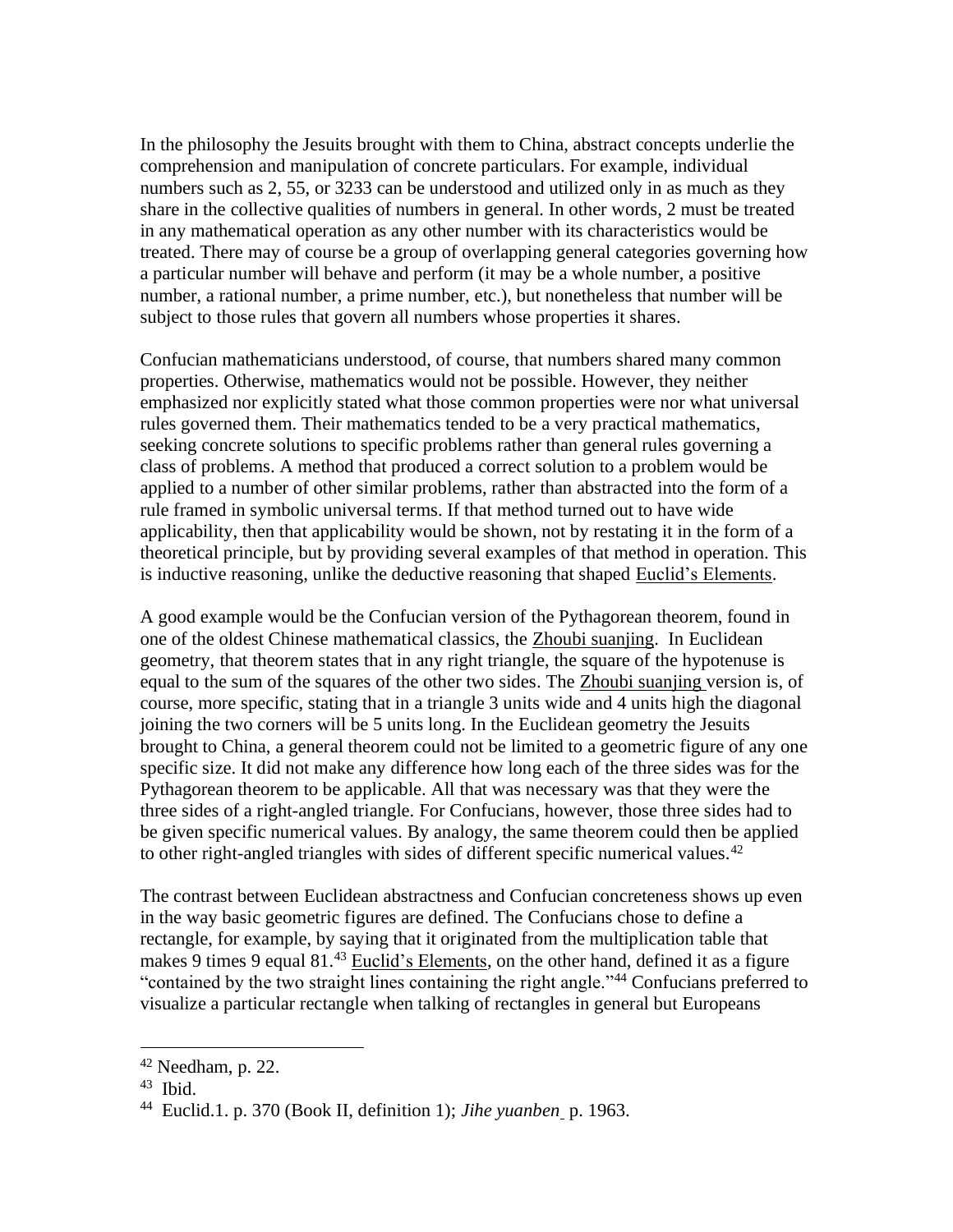preferred to talk of rectangles in general before addressing the properties of a particular rectangle. Such differences are deeper than mere differences of language. They reflect different ways of approaching reality.

It is of course possible to write as abstractly in the terse Chinese of these mathematical classics as it is to write concretely in European languages. Centuries earlier, Mohists had argued for what appear to be almost Euclidean concepts.<sup>45</sup> Moreover, Ricci, with help from Xu and Li, was able to translate Euclid into understandable literary Chinese. However, his awkward renditions of Western abstractions into Chinese lacked the rhetorical power necessary to persuade Confucian readers to adopt the same approach.

In his translation of the proof of the Pythagorean theorem, for example, rather than base his argument on a specific right triangle with sides 3, 4, and 5 units long, Ricci instead talked about right triangles in general, with sides abstractly labeled kap-ŭl (AB), ŭl-pyŏng (BC) and pyŏng-kap (CA), from its angles kap, ŭl and pyŏng. The resulting sentences, such as "Let there be a triangle kap-ŭl-pyŏng, with a right angle of ŭl-kap-pyŏng" were neither aesthetically pleasing nor visually compelling to their intended audience.<sup>46</sup>

Confucians preferred working with abstractions expressed in concrete terms and with specific numbers rather than with nebulous substitutes. Whether in mathematical or in other modes of discourse, they tended to favor abstractions created by assigning a wider range to already existing words drawn from everyday life over abstractions created by neologisms lacking a history of tangible reference. Moreover, Confucian mathematicians were more inclined to algebraic than geometric formulations, since they were more interested in the relations between particular numbers than in the properties of generic lines, planes, and solids.<sup>47</sup>

Consequently, an argument couched in geometric generalities was unlikely to be imitated by Confucian scholars. Those Koreans and Chinese who accepted the conclusions presented in Western mathematical works, and borrowed the techniques they offered, by and large ignored the process by which Westerners had reached those conclusions and produced those techniques. The Jesuit missionaries in China intended mathematics to serve as a proselytizing tool, convincing Confucians that the Western mode of reasoning was superior and deserving of adoption. The Confucian pragmatic bent, the preference for specific and immediate applicability, undercut the theoretical force of the Jesuit argument, severing the intended link between the accuracy of the results the Jesuits' mathematical formulae produced from the validity of the deductive reasoning by which those formulae had been discovered.

A cursory comparison of a Chinese mathematical classic with a Jesuit translation of Western geometry or arithmetic is enough to confirm the differences between Euclidean and Chinese approaches to mathematics. A Han dynasty work which in effect defined

 $45$  Needham, pp.91-94.

<sup>46</sup> *Jihe yuanben* p. 2059-2066.

 $47$  Needham, pp. 23-24.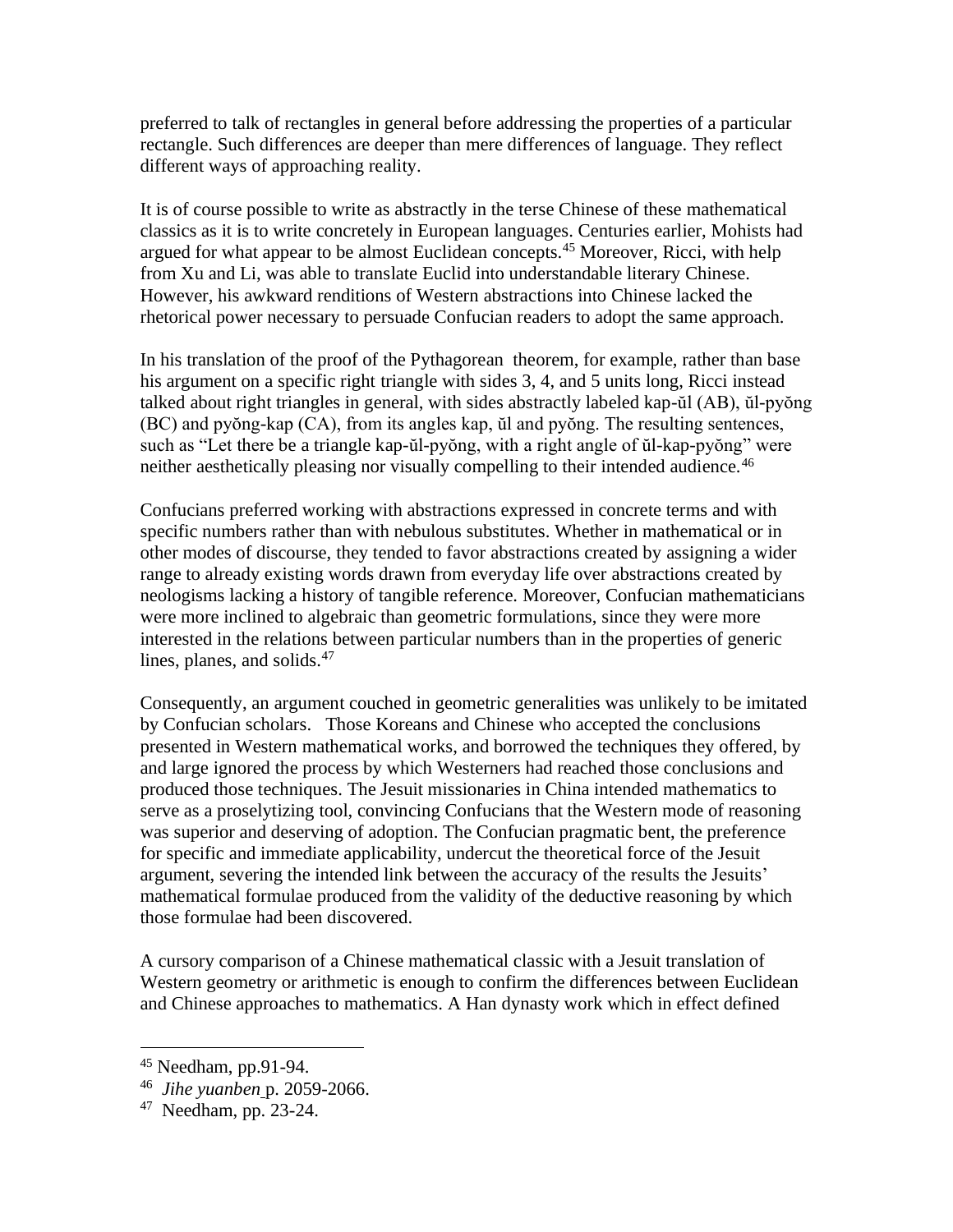mathematics in Confuciandom, the Jiujang suanshu [Nine chapters on the mathematical art], had as its chapter headings such titles as "measuring fields," "cereals," and "making taxes fair."<sup>48</sup> Ricci's Jihe yuanben, on the other hand, has no specific chapter titles but if it did they would be named for mathematical operations rather than for the ways in which those operations could be used. Jihe yuanben is organized along theoretical lines, starting with the basics of plane geometry in chapter one and going on to circles, figures inscribed around circles, and ratios in later chapters. The Tongwen suanzhi is similar. It does have chapter headings, and those headings, such as "the laws of addition" and "the rules for turning remainders into fractions," show again that the prime focus in Jesuit publications is mathematics as a discipline rather than mathematics as a tool.

The chapters in Western and Confucian mathematical texts are also structured differently. In Jihe yuanben, for example, each chapter opens with definitions of the key terms and operations in the problems that chapter will attack. Each problem, in turn, opens with the general proposition that it is intended to prove. Next the geometric figure that exemplifies that proposition is described, with all its kap-ŭl lines and pyŏng angles. Finally, the proposition is proved, step by step, using kap, ŭl, pyŏng, etc. for the numerical values being manipulated instead of real numbers. This contrasts with such Confucian works as the Jiujang suanshu**,** which begins each section by solving three to five specific examples of the same general type of problem and then suggests a common element in all those solutions. In other words, Euclidean geometry begins with general statements and deduces from them methods for solving particular problems but Confucian mathematics begins with particular problems and induces from them methods for solving such problems in general.<sup>49</sup>

Preferring induction to deduction, Confucian mathematicians never developed the concept of rigorous proof so central both to Euclidean geometry and to the Jesuit use of that geometry for proselytizing purposes.<sup>50</sup> Scholastic Christian theology encouraged the Jesuits' deductive approach. In a universe believed created by a God who was both logical and consistent, it made sense to look first for the rational rules with which God had designed all of his creations, including the rules behind numbers and other mathematical entities. Just as God had done, man too should go from principles to particulars, or so the Jesuits assumed.

Neo-Confucians, on the other hand, adopted a different stance toward the cosmos, a stance that prompted their predilection for induction. Their universe was not created by a deity who used abstract rational principles as building blocks. Such a universe was too static for the Neo-Confucian worldview. As they conceived it, the cosmos was a dynamic network of appropriate interrelationships. Such a cosmos was best understood within, by probing that network (K. *kungni*) in order to observe it in operation. Once a particular

<sup>48</sup> Li and Du, pp.33-37; Ho, pp. 64-65; Kim Yongun and Kim Yongguk. *Han'guk suhaksa* [The history of mathematics in Korea] (Seoul: Yŏlhwadang, 1982), pp. 53-60.  $49$  Li and Du, p. 194.

<sup>50</sup> Lebbrecht, U. J. *Chinese Mathematics in the Thirteen Century:The Shu-shu chiu-chang of Ch'in Chiu-shao*, p. 10.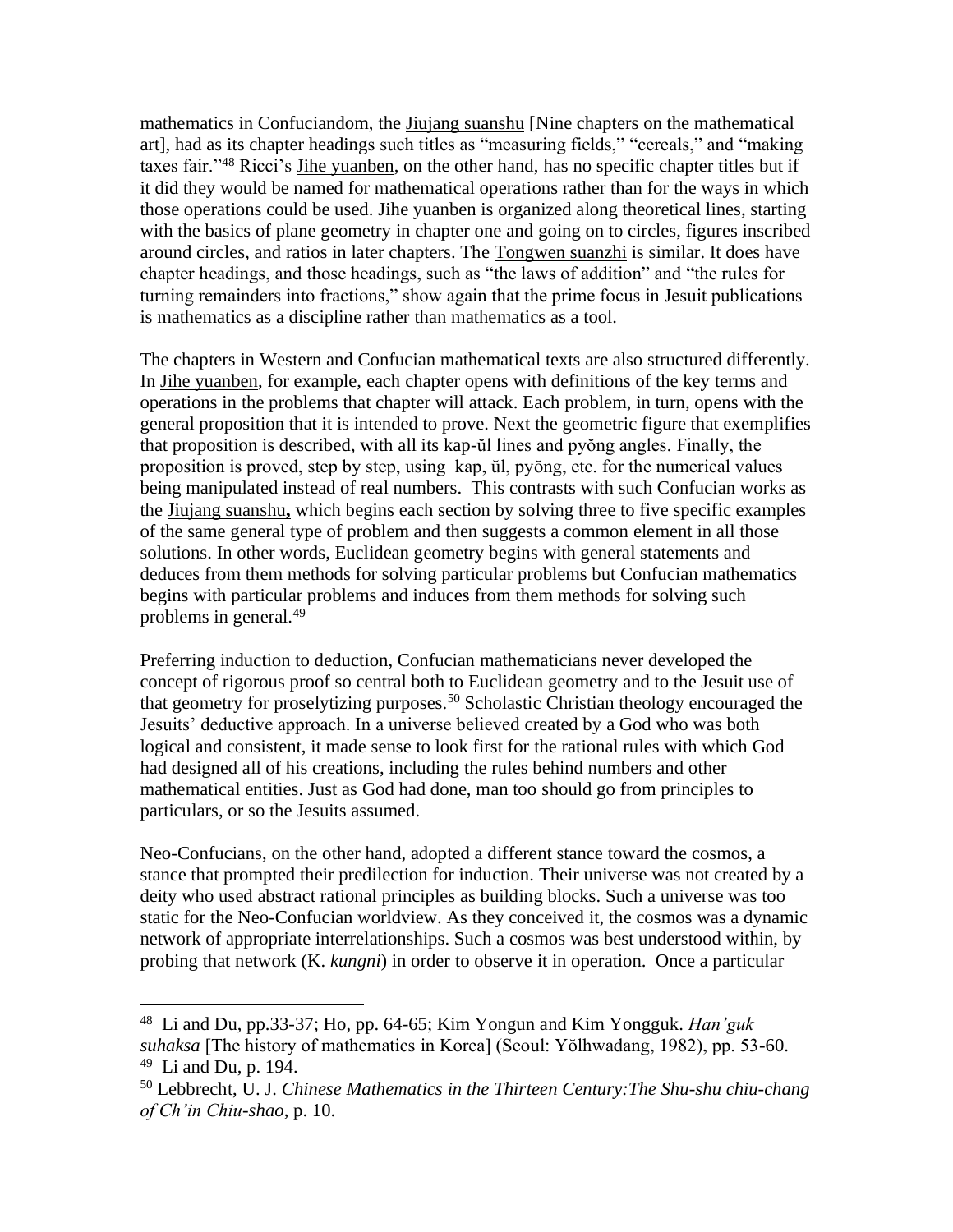pattern of interaction within the overall network had been identified, Confucians would then extend that specific mode of relational functioning to other, similar interrelationships. This "pushing of the pattern" (K. *ch'uli*) to encompass a larger range of phenomena allowed Confucian mathematicians to construct general rules from a few concrete examples.<sup>51</sup> Thus in the Confucian mathematical world induction was supposed to precede deduction, grounding generalizations in specific mathematical phenomena, the opposite of the Western reliance on universals and logical abstractions to analyze and manipulate mathematical particulars.

Korean Neo-Confucians shared that pragmatic, inductive, algebraic Confucian mathematical universe with the Chinese and were no more willing or able than the Chinese were to bridge the conceptual gap between European and East Asian models of mathematical reasoning. Just as their fellow Neo-Confucians in China did, Korean scholars were able to appreciate the rigor and accuracy the Jesuits brought to mathematical calculations without, however, unduly appreciating, admiring, or adopting the Western way of conceptualizing mathematical problems.

One example of a Korean scholar who admired the mathematical accomplishments of the Jesuits but declined to adopt their mode of reasoning is Sŏngho Yi Ik (1681-1763). Sŏngho had read Jihe yuanben, along with a number of Jesuit publications, and by and large was impressed by the scholarship it contained.<sup>52</sup> He cited with approval Xu Guangqi's prefatory statement that the study of mathematics in general, and geometry in particular, would help those who study *li* to settle down and strengthen their powers of concentration: "Those who follow this established method will develop the ability to reason skillfully so that they will become careful and precise in their thinking."<sup>53</sup> Sŏngho recalled when young boys first began studying, their attention wanders. However, once they are introduced to mathematics, they become more focused and are then able to penetrate deeply into the meaning of the Classics. Such are the benefits to be gained from studying mathematics and therefore, Sŏngho argues, "mathematics should not be dismissed as beneath the dignity of a gentleman."<sup>54</sup>

Despite the high regard in which he seemed to hold the mathematics in Ricci's translation of Euclid's Elements, Sŏngho did not imitate suggested methods for attacking mathematical problems. When he discussed such mathematical topics as the relationship between the diameter of a circle and that circle's circumference or the relationship between the base and the altitude of a right triangle to that triangle's hypotenuse, Sŏngho reasoned as Confucian scholars had reasoned for centuries when dealing with numbers and geometric figures. He examined collections of similar problems with similar solutions rather than trying to deduce general computational formulae from abstract

<sup>51</sup> Needham, pp. 163-65.

<sup>52</sup> Han Ugŭn. *Sŏngho Yi Ik yŏn'gu* [A Study of Yi Ik] (Seoul: Seoul National University Press, 1980), p. 49.

<sup>53</sup> Yi Ik, *Sŏngho sasŏl yusŏn* [Selections from the Sŏngho sasŏl], edited by An Chŏngbok (Seoul: Myŏngmendang, 1982), "sanhak" [mathematics] p. 443. Yi is citing p. 1941.

<sup>54</sup> Yi Ik, ibid.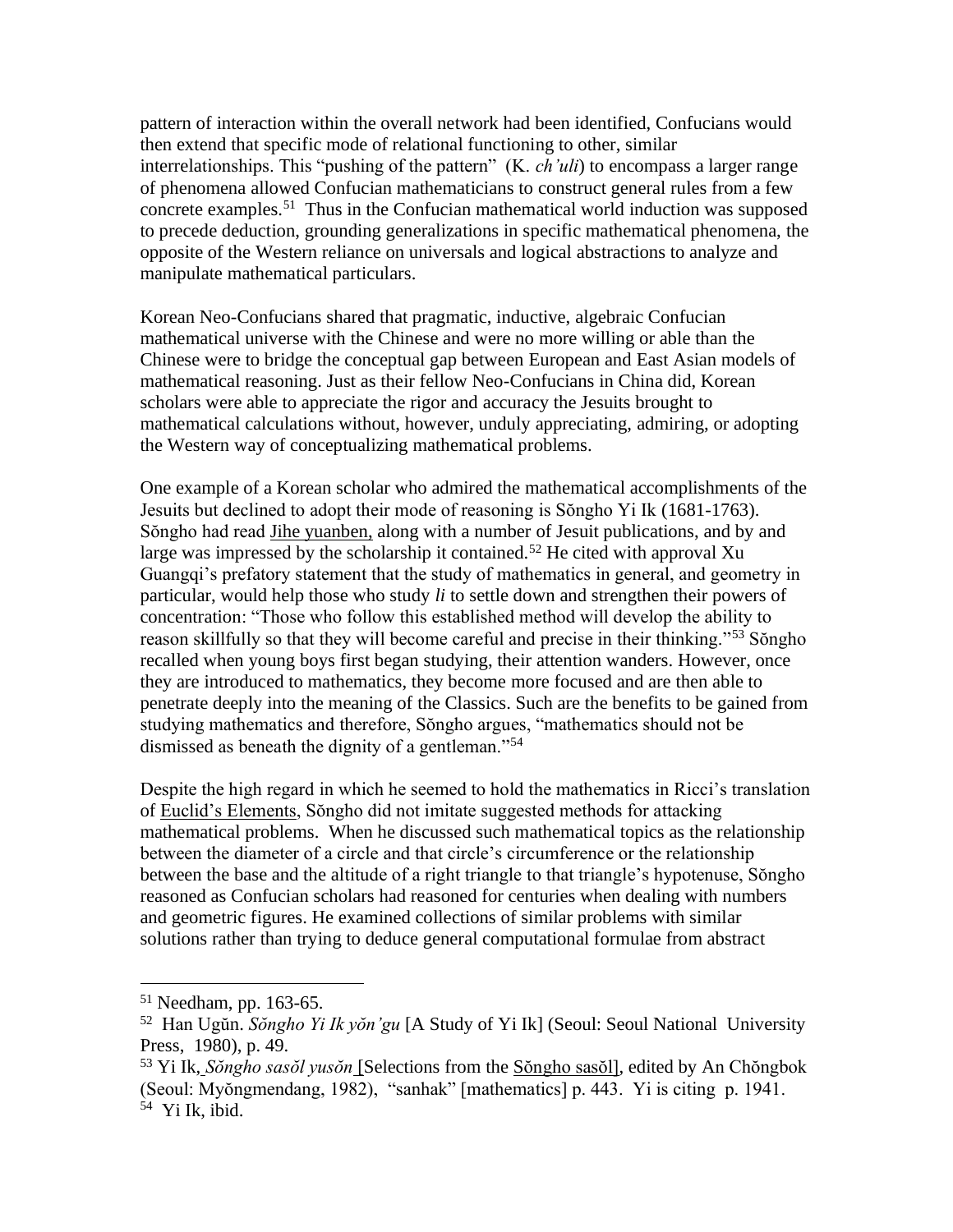premises. For example, he points out that a right triangle with a base three units long and an altitude four units high would have a hypotenuse exactly five units long. However, a right triangle with a base five units long and an altitude five units high would have an hypotenuse seven and a fraction units long. His conclusion is that only the specific right triangle which has a base and an altitude 3 and 4 units long respectively could have a hypotenuse whose length can be given in whole numbers.<sup>55</sup> Even when discussing the Pythagorean theorem, Sŏngho remained a traditional Neo-Confucian more comfortable with induction from concrete examples than deduction from transcendental forms.

Sŏngho was not the only Korean in the eighteenth century to overlook or minimize the differences between European and Sino-Korean mathematics. Even Confucian scholars and professional mathematicians who studied mathematical texts, including Jesuitauthored works, at great length and wrote volumes, rather than pages, on what they had learned from those books tended to absorb the Jesuit contributions into the larger framework of Confucian mathematics. Koreans exploited Jesuit mathematics, treating it as a mine from which they could extract interesting examples of mathematical operations as well as useful calculating techniques. However, they used those operations and techniques within a thoroughly Confucian context. They ignored the philosophy behind them, particularly the confidence placed in abstract axioms and theoretical proofs.

Many of those who wrote mathematical treaties in seventeenth- and eighteenth-century Korea showed some familiarity with Jesuit publications. Ch'oi Sŏkchŏng, for example, included Tianzue chuhan among the many works he had utilized in preparing his survey of mathematical thought and achievements. Yet he remained an orthodox Korean Neo-Confucian, faithful to the spirit and approach of the Jiujang suanshu of China's Han dynasty.<sup>56</sup> The same is true of Hwang Yunsŏk (1729-1791), another *yangban* writer on mathematics.

Hwang's two books on fundamental mathematics show that he was aware of Western accomplishments, particularly those found in Ricci's Tongwen suanzhi and in the Ch'ing mathematical encyclopedica, the **Shuli jingyun**, but was little influenced by them.<sup>57</sup> For example, Hwang borrowed a lengthy list of the practical applications of the Pythagorean theorem from Tongwen suanzhi. However, the Pythagorean theorem per se was only described, not proven, unlike its treatment in Jihe yuanben. Instead of diagrams of triangles with angles labeled *kap*, ŭ*l*, and *pyŏng*, showing that the essential properties of right triangles insured that the suggested procedures would be valid for all possible right triangles, this selection ended instead by reassuring the readers that if they extended these techniques to a variety of situations with right triangles of differing sizes, they would grow accustomed to them and become comfortable trusting in their results.<sup>58</sup>

<sup>&</sup>lt;sup>55</sup> Yi Ik, "Kyŏng il pang o" [On right triangles, fractions, and  $\pi$ ], p. 444.

<sup>56</sup> Kim Yongun and Kim Yongguk, op. cit. pp. 233-240.

<sup>57</sup> Ibid, pp. 253-256; Kim Yongun, editor. *Han'guk kwahak kisulsa charyo taegye: suhak p'yŏn* [A collection of materials for the history of science and technology in Korea: Mathematics], (Seoul: Yŏkang, 1985), vol 3, pp. 1-360.

<sup>58</sup> *Han'guk kwahak kisulsa charyo taegye: suhak p'yŏn*, vol. 3, Hwang Yunsŏk, *Sanhak*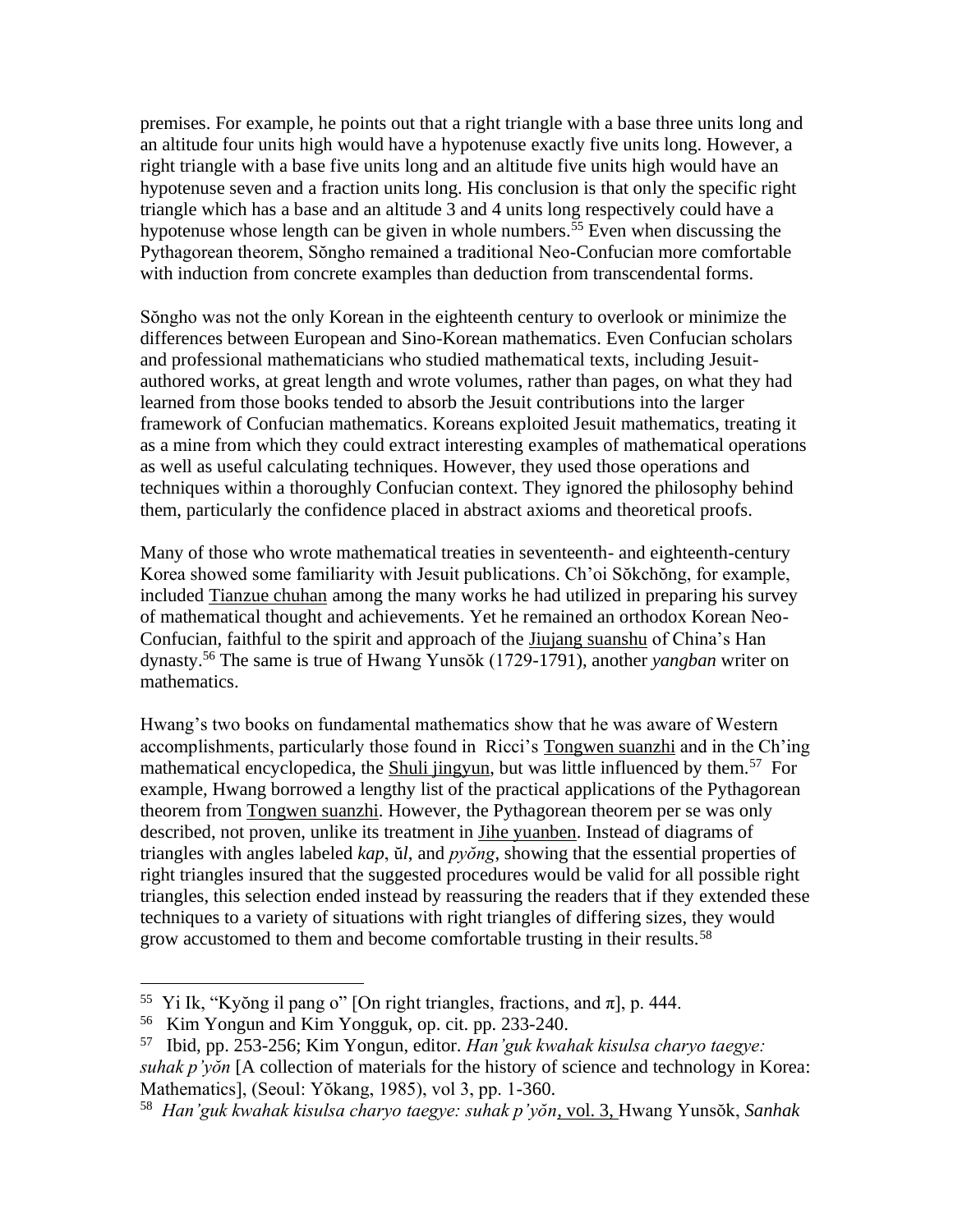Hwang, in this Sanhak immun [Introduction to mathematics], next provided several concrete verbal illustrations of how the Pythagorean theorem could be used to find the length of the base once the hypotenuse and the altitude of a right triangle were known or how it could be employed to calculate the size of a circle inscribed inside a right triangle. He called this section Kugo <u>ui</u> [C. Gouguyi, On the right triangle], but unlike the Jesuit work by the same name, Hwang's abbreviated discussion left out all the diagrams Ricci and Xu had used to turn their illustrations of specific mathematical problems into assertions of universal mathematical laws.<sup>59</sup>

Nor did Hwang pause to demonstrate how those particular applications of the Pythagorean theorem were discovered or justified theoretically. He merely reminded his readers that these operations were nothing more than extensions of techniques developed for calculations with a specific right triangle with sides 3, 4, and 5 units long respectively.<sup>60</sup> Practice was his proof. Like others before him, Hwang accepted the results but ignored the logic of Jesuit mathematics.

Hwang's better known contemporary, Hong Taeyong (1737-1783), did the same. Hong is applauded today as almost modern in his interest in mathematics, science, and technology.<sup>61</sup> He is unusual among Koreans interested in mathematics for having not only read Jesuit publications but also having met and talked with Jesuit missionaries in Beijing.<sup>62</sup> However, there is little in Hong's three-volume Chuhae suyong [Essential] calculating techniques] that reflects a new paradigmatic approach to mathematics. His mathematics remains Confucian mathematics, focusing on how calculating techniques are applied rather than on how they are derived and justified.

Hong does not actually show how his calculations would look on paper, though that is what Ricci and Hsü had done in Tongwen suanzhi. In other words, he says "place the number you are going to multiply directly above the number you are going to multiply it by" without actually writing it that way himself. Nor does he utilize the main advantage pen-and-paper calculations offer over calculations with an abacus: ease in rechecking calculations.<sup>63</sup> Despite this slight change in medium, Hong shows no other noteworthy

*immun*, pp. 180-182; *Tongwen suanzhi*, p. 3270-3272.

<sup>&</sup>lt;sup>59</sup> Matteo Ricci (with Xu Guangqi). Gouguyi [On the Right Triangle] in Li Zhizao, editor, *Tianxue chuhan* (Taipei: Taiwan Student Bookstore, 1965), vol. VI, pp. 3547-3587. <sup>60</sup> Hwang Yunsŏk, ibid., pp. 180-189, esp. p. 186.

<sup>61</sup> See, for example, Kim T'aejun. *Hong Taeyong kwa kŭ ŭi shidae* [Hong Taeyong and his times] (Seoul: Iljisa, 1982). Kim summarized his interpretation of Hong in English in "The Thought and Literary Achievement of Hong Tae-yong," *Korea Journal*, vol. 28, no. 5 (May, 1988), pp. 37-54.

<sup>62</sup> Gari Ledyard, "Hong Taeyong and His Peking Memoir," *Korean Studies*, vol. 6 pp. 63-104; Hong Taeyong, *Tamhŏnsŏ*, woejip, " Yup'omundap", vol. 7, 9a-15a.

<sup>63</sup> Kim Yongun and Kim Yongguk, op. cit. pp. 256-260. Hong Taeyong, *Tamhŏnsŏ, woejip,* IV-VI. "Chuhae suyo." Note that Hong usually calculates from left to right, in the traditional Sino-Korean manner, though Ricci calculated from right to left when he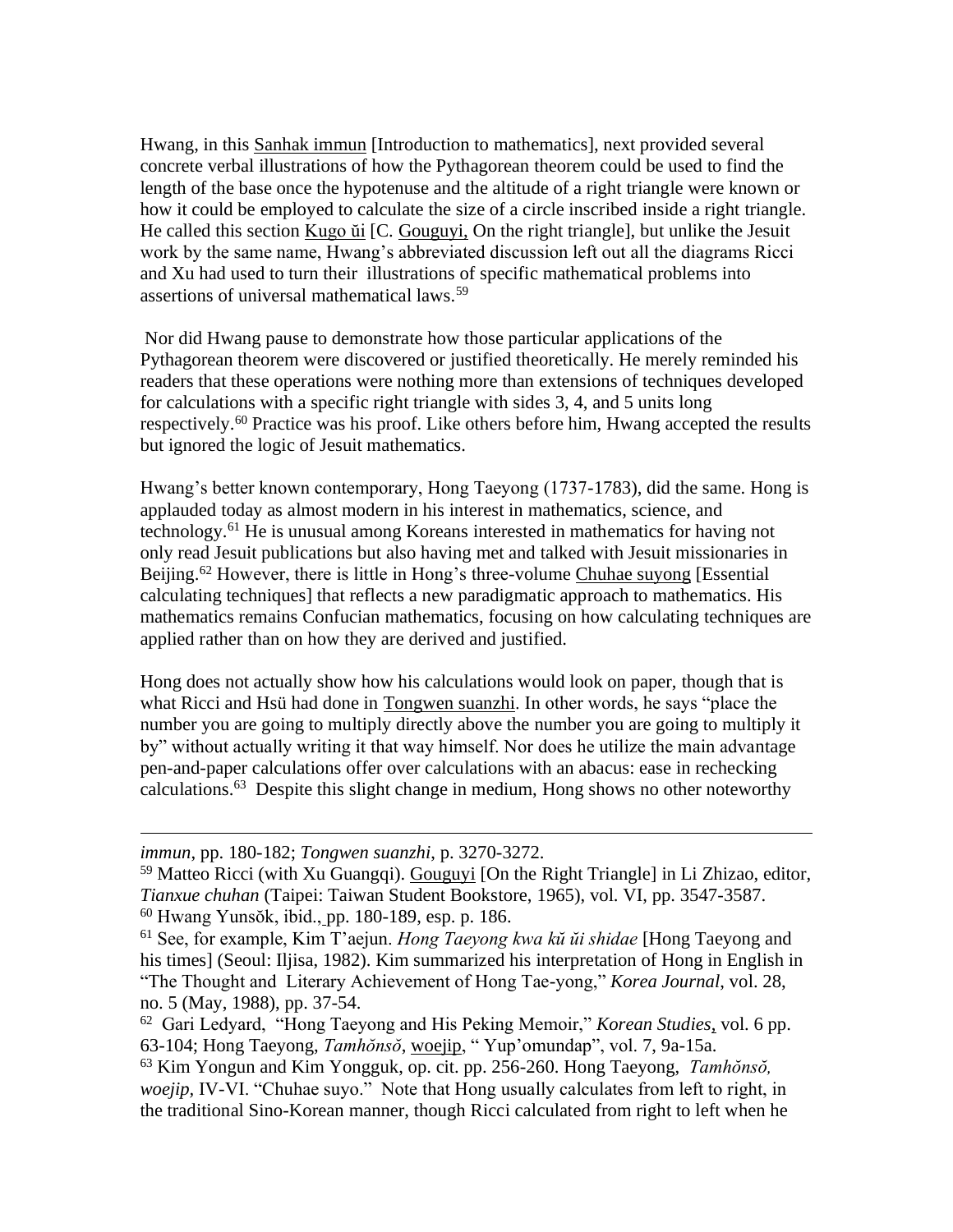innovations in his methods. His mathematics remains Confucian mathematics, focusing on how calculating techniques are applied rather than on how they are derived and justified.

His discussion of calculations involving right triangles for example, shows no traces of Euclidean logic. Hong borrows Western terminology, just as Hwang and many others had done. But he draws no diagrams and provides no proofs. As for as he is concerned, Western techniques may look different from those found in the Jiujang suanshu, but their general principles, particularly their shared reliance on ratios, are the same.<sup>64</sup> One reason Hong may have overlooked the fundamental differences between Western and Confucian geometry is that he did not have a copy of Jihe yuanban at hand to refer to. What he knew of Western geometry he learned from the Chinese version of it in a Ch'ing text, Shuli jingyun, which left out all the proofs Euclid and Ricci had provided.<sup>65</sup>

Though, unlike Hong, he had access to Ricci's version of Euclid's Elements, one of the disciplies of Tasan Chŏng Yagyong (we don't know which disciple) apparently agreed that Western mathematicians did not depart significantly from the way mathematics traditionally had been conceived and practiced in China and Korea. Though Tasan was much more flexible and open to new ideas than the vast majority of his contemporaries, his student, and probably Tasan as well (since he left no written indicators of a positive impression of Western mathematics) failed to recognize the novelty or grasp the significance of the Western-style mathematics.

We can get a hint of Tasan's attitude toward Western mathematics in his disciples's 530 page manuscript entitled Kugo wŏllyu [A comprehensive account of calculations with right triangles], which is included in the Yŏyudang chŏnsŏ poyu [An addendum to the Complete Writings of Yŏyudang Chŏng Yagyong]. It appears unlikely that this work is actually by Tasan, though the fact that is included in a collection of works either by or ascribed to him suggests it was written either by a relative or a disciple.<sup>66</sup> Probably based heavily on an unidentified Chinese source, this collection of examples of mathematical problems reveals nothing more than the usual tendency to Tasan and his disciples to examine in exhausting detail whatever subject is being addressed. It includes no deductive axioms, no diagrams, and no proofs, only example after example of the types of calculations that are available to those who understand the ratios governing the relationships within a right triangle.<sup>67</sup> Whoever wrote this text responded to Jesuit mathematics the same way other Korean had responded. He read Jesuit books to learn

introduced pen-and-paper calculation. See Li and Du, p. 201.

<sup>64</sup> Hong, ibid. V: 13a-18a.

<sup>65</sup> Hong, IV. 5. Mikami, Yoshio. *The Development of Mathematics in Chain and Japan*. (New York: Chelsea Publishing Co., 1974) reprint of 1913 edition), p. 117.

<sup>66</sup> Kim Ŏnchong, "Yŏyudang chŏnsŏ poyu ŭi chŏjakpyŏl chinwi munje-e taehayŏ (ha)" [a look at the various items in the Addendum to the Yŏyudang chŏnsŏ in regard to whether they are genuine or not, part III], *Tasanhak*, 11 (Dec. 2007), pp. 323-28.

<sup>67</sup> Chŏng Yagyong, *Yŏyudang chŏnsŏ poyu* [An addendum to the Yŏyudang chŏnsŏ] (Seoul: Kyŏngin munhwasa, 1974), vol. 4, p. 1-530.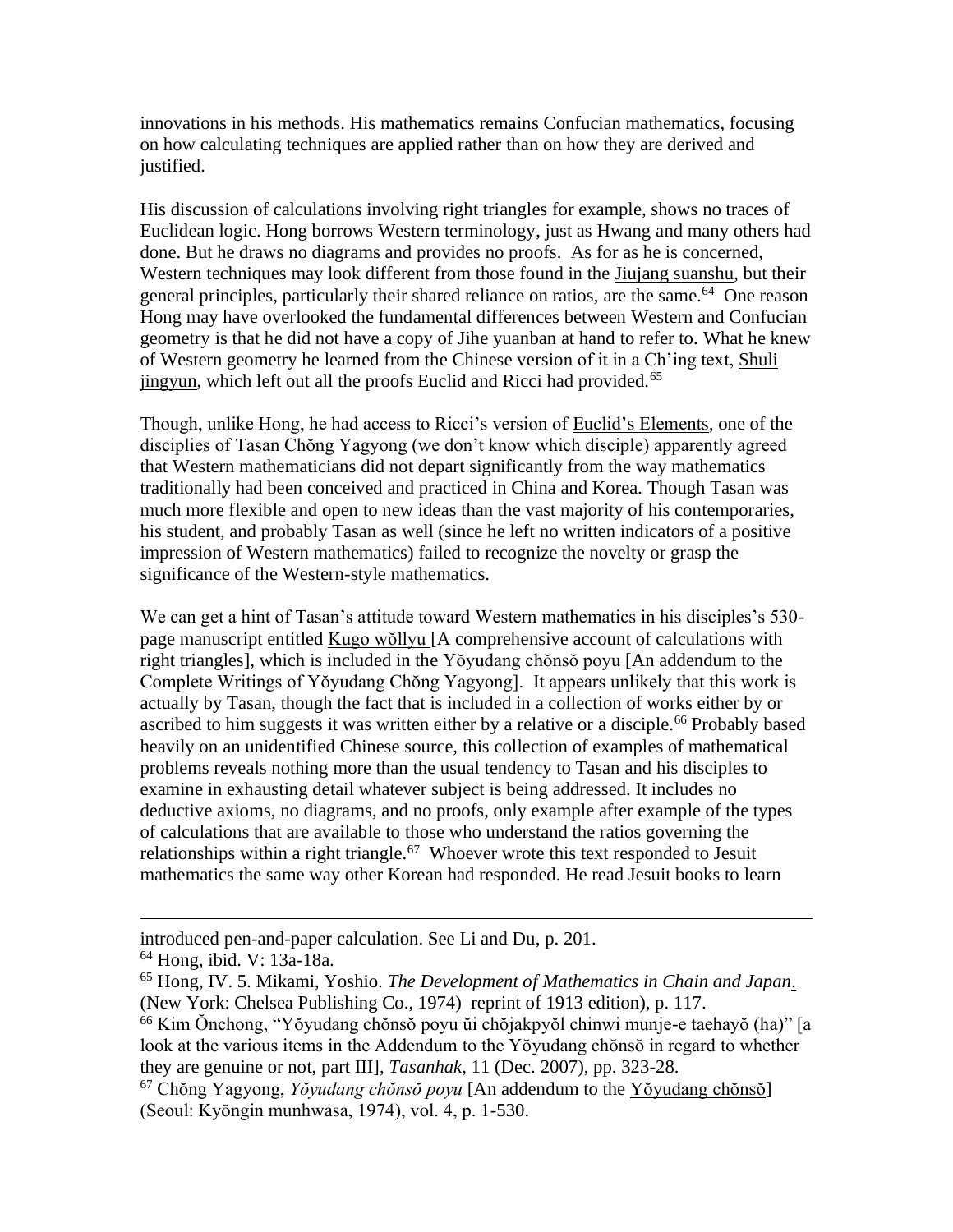how to perform certain calculations, frustrating the Jesuit missionary plan to have readers ask not only how but also why.

A why question was supposed to lead to a two-part answer. The Jesuits assumed that Confucians impressed with the mathematical wizardry of Catholic priests from the West would wonder why these strange men from a far away land were able to surpass the achievements of the sages of China. The explanation they were to come up with was that European civilization was at least the equal of Confucian civilization, with traditions and practices as trustworthy and as respectable as the traditions and practices of Confucian civilization and, moreover, that Catholics priests understood the world of numbers and geometric shapes so well because they had superior insight into the rational design of the cosmos through their superior knowledge of the mind and will of the Divine Designer.

Ironically, the effectiveness of Jesuit mathematics as a proselytizing tool seemed to be in inverse proportion to the amount of attention an intended target dedicated to understanding and utilizing it. It was most effective on those either little interested in mathematics or incapable of mastering the new calculating tools the Jesuit offered. None of the Koreans who wrote about Western mathematics, with the exception of Tasan, were favorably impressed with Christian theology. Hwang Yunsŏk, for example, stated quite clearly that Western superiority in mathematics and calendrical science did not mean that what they had to say about more important subjects, such as human nature and *li*, was equally credible.<sup>68</sup> And even Tasan, though he may have become a somewhat of a monotheist, remained for most of his life more Confucian than Catholic.<sup>69</sup>

Western mathematics could not many lead Neo-Confucians to God because it could not even lead many Koreans to accept the Western way of conceiving and manipulating mathematical entities as the one and only way to do mathematics. The reasons the Western approach to mathematics, despite its strengths in certain areas, failed to replace the traditional Sino-Korean approach in the minds of Korean Confucians such as Tasan, Yi Ik, Hwang Yunsŏk, and Hong Taeyong are basically the same reasons Western astronomy and cosmology was forced to accept a subordinate role. Historically, it was not yet time for Western mathematics to claim overwhelming superiority over Confucian mathematics. The Rennaissance mathematics the Jesuits brought to China was not as powerful as the mathematics of modern times. The range and types of problems Sino-Korean mathematics could not solve was not that much greater than the range and types

<sup>68</sup> Ha Sŏngnae. "Ijae Hwang Yunsŏk ŭi sŏyang kwahak sasang suyong" [Hwang Yunsŏk's acceptance of Western scientific thought], *Chŏnt'ong munhwa yŏn'gu*, 1 (Dec., 1983), pp. 51-52.

<sup>69</sup> Kim, Yong Sik, "Science and the Confucian Tradition in the Work of Chŏng Yagyong," *Tasanhak* 5 (June, 2004), pp. 127-168; Don Baker, "Koreanizing Confucianism: Tasan Chŏng Yagyong and His Commentaries on *Mencius and the Doctrine of the Mean,* " in *East Asian Confucianism: Interaction and Innovation*s, (New Brunswick, New Jersey: Confucius Institute at Rutgers University, 2010). pp. 106-20